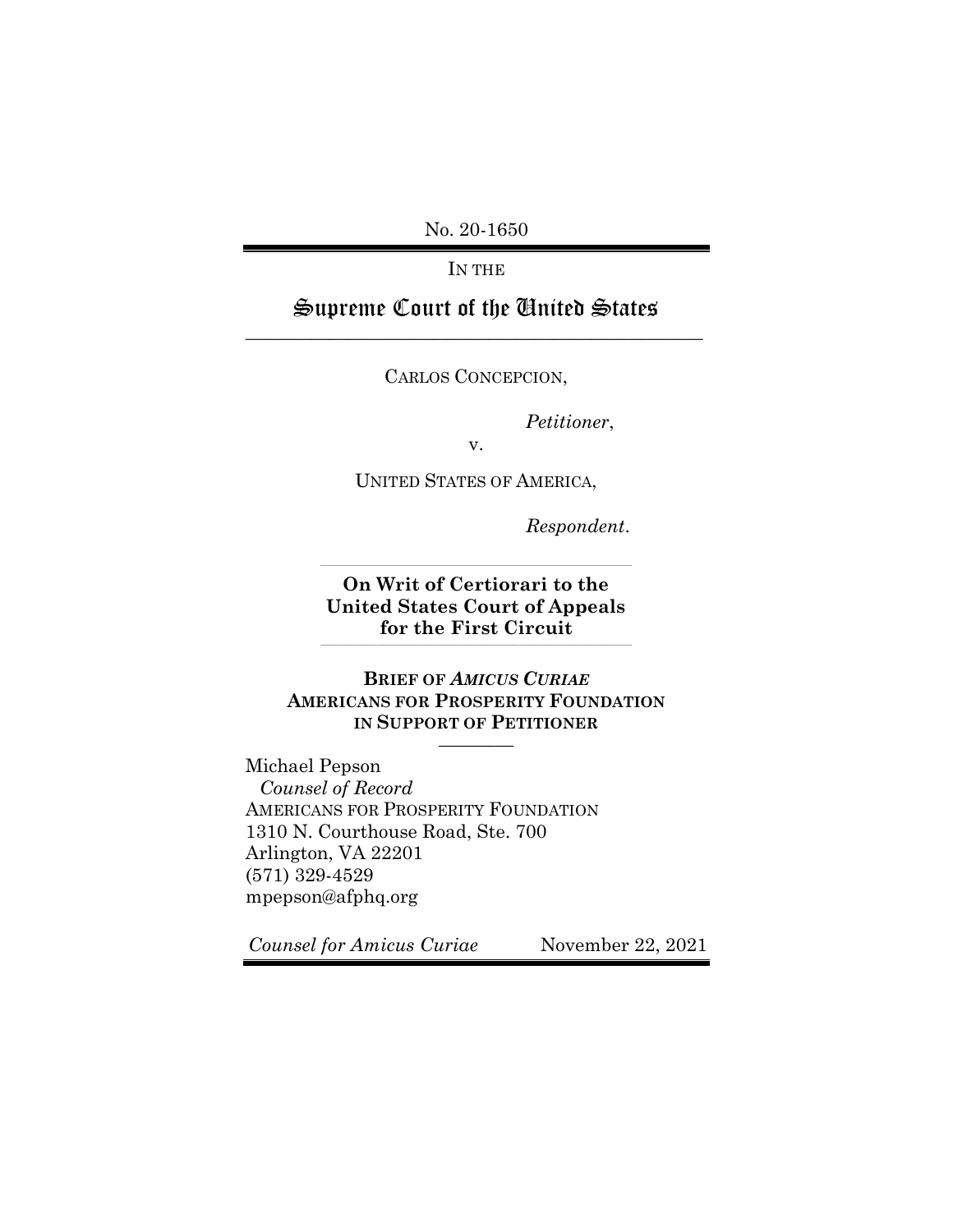# **TABLE OF CONTENTS**

| Brief of Amicus Curiae in Support of Petitioner 1                                                                             |
|-------------------------------------------------------------------------------------------------------------------------------|
|                                                                                                                               |
|                                                                                                                               |
|                                                                                                                               |
| Section 404 Provides a Chance at a Another<br>L.<br>Chance—Not a Get-Out-of-Jail-Free Card5                                   |
| A. District Courts Have Wide Latitude to<br>Determine Whether and How to Exercise<br>Discretion to Grant Sentence Reductions  |
| B. Courts Should Apply the Section 3553(a)<br>Factors Afresh, Accounting for Post-Sentencing                                  |
| C. Use of the Section 3553(a) Rubric to Take Into<br>Account Post-Sentencing Factual and Legal<br>Developments Makes Sense 11 |
| II.<br>The Panel Majority's Approach Is As Illogical As                                                                       |
| III.<br>The Rule of Lenity Resolves Any Lingering                                                                             |
|                                                                                                                               |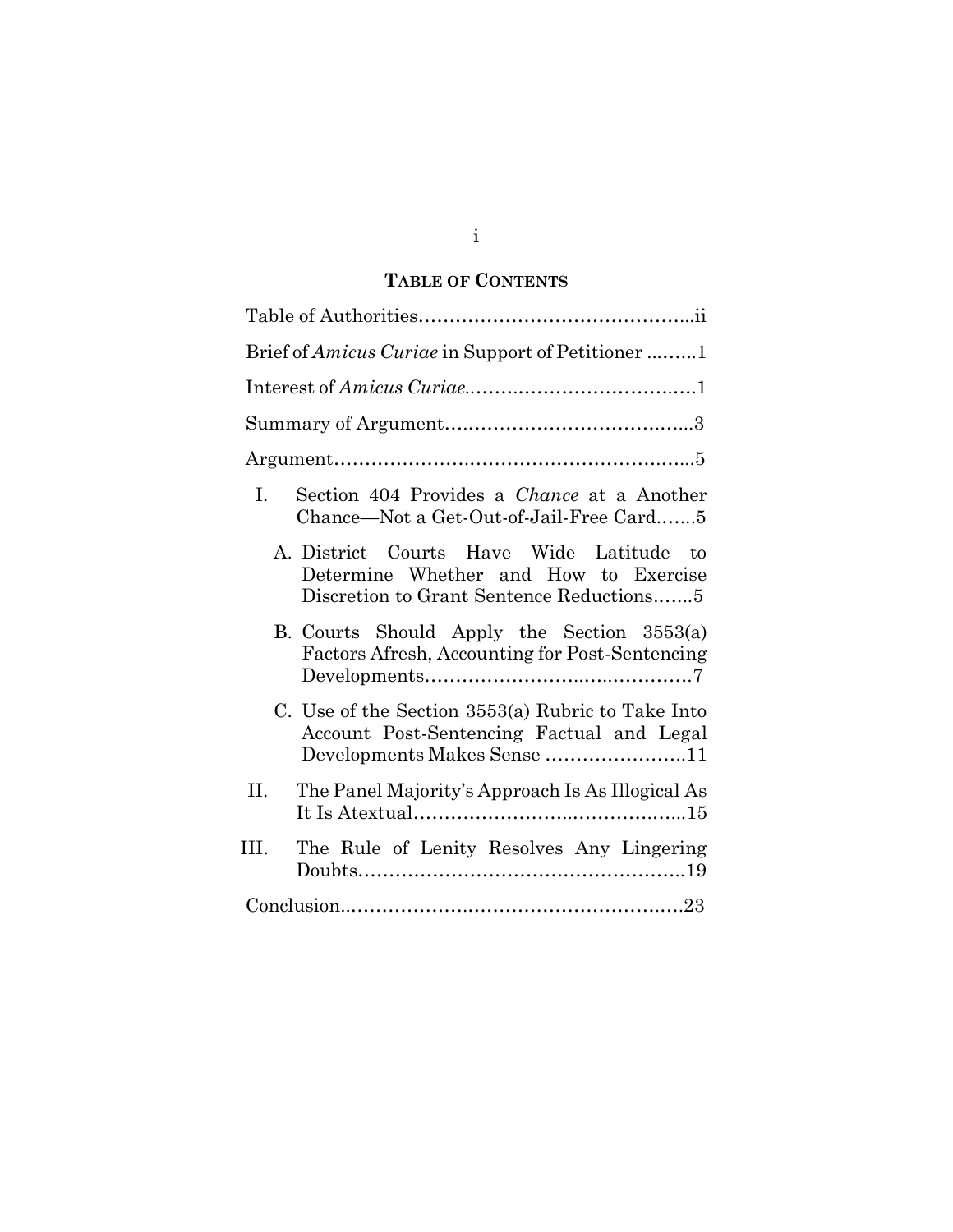# **TABLE OF AUTHORITIES**

**Page(s)**

# **Cases**

| Bifulco v. United States,   |
|-----------------------------|
| Carter v. Illinois,         |
| Dorsey v. United States,    |
| Gall v. United States,      |
| Ladner v. United States,    |
| McNally v. United States,   |
| Moskal v. United States,    |
| Opati v. Republic of Sudan, |
| Pepper v. United States,    |
| Shular v. United States,    |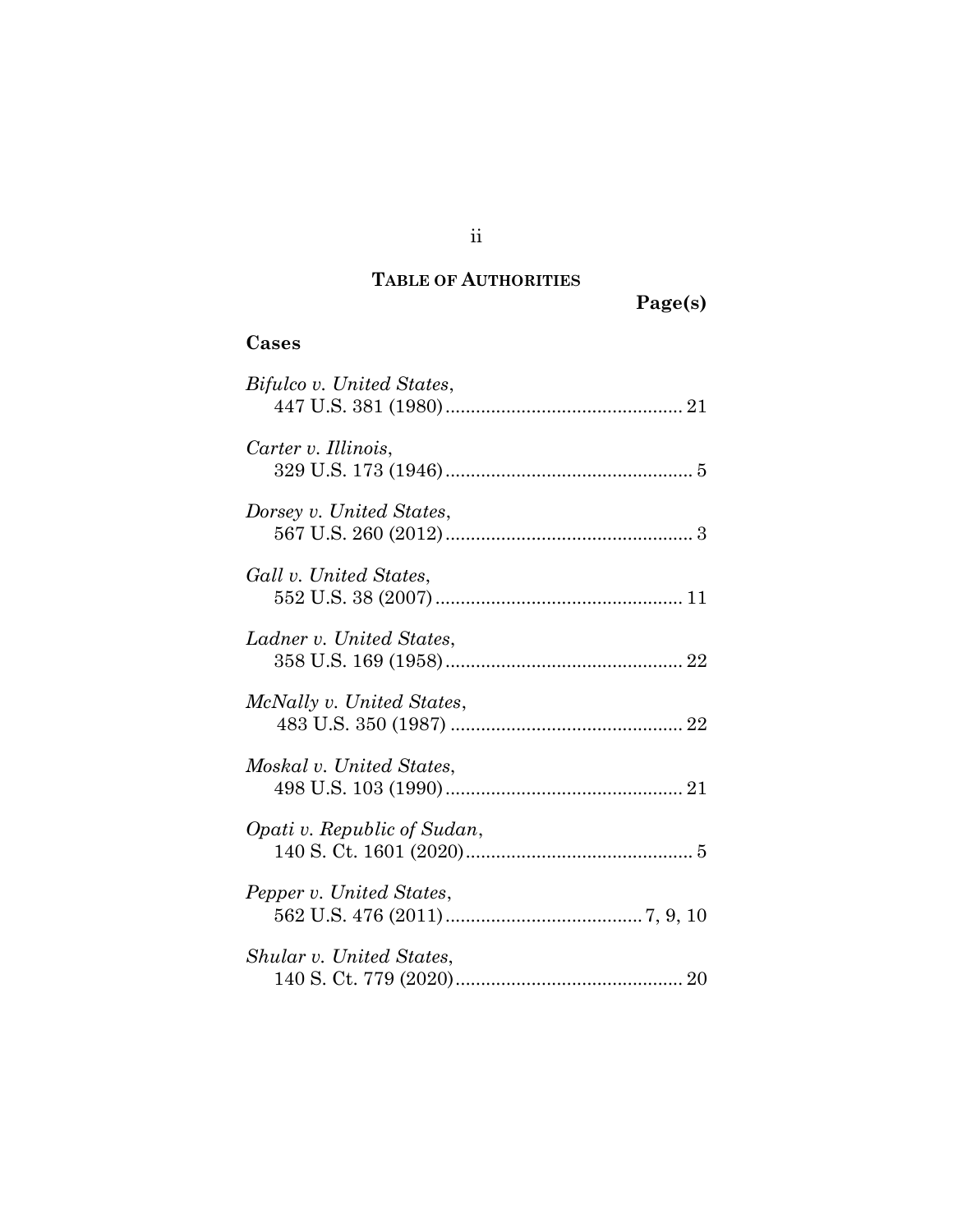| Taylor v. United States,                                                                               |
|--------------------------------------------------------------------------------------------------------|
| Terry v. United States,                                                                                |
| United States v. Allen,                                                                                |
| United States v. Barber,                                                                               |
| United States v. Benson,<br>No. 08-135, 2020 U.S. Dist. LEXIS<br>241722 (E.D. Tenn. Dec. 23, 2020)  12 |
| United States v. Davis,                                                                                |
| United States v. Davis,<br>423 F. Supp. 3d 13 (W.D.N.Y. 2019) 12                                       |
| United States v. Day,<br>No. 1:05-cr-460-AJT-1, 2020 U.S.<br>Dist. LEXIS 133586 (E.D. Va. July         |
| United States v. Fields,<br>No. 08-11, 2020 U.S. Dist. LEXIS<br>102769 (N.D. Ind. June 11, 2020) 12    |
| United States v. Granderson,                                                                           |

iii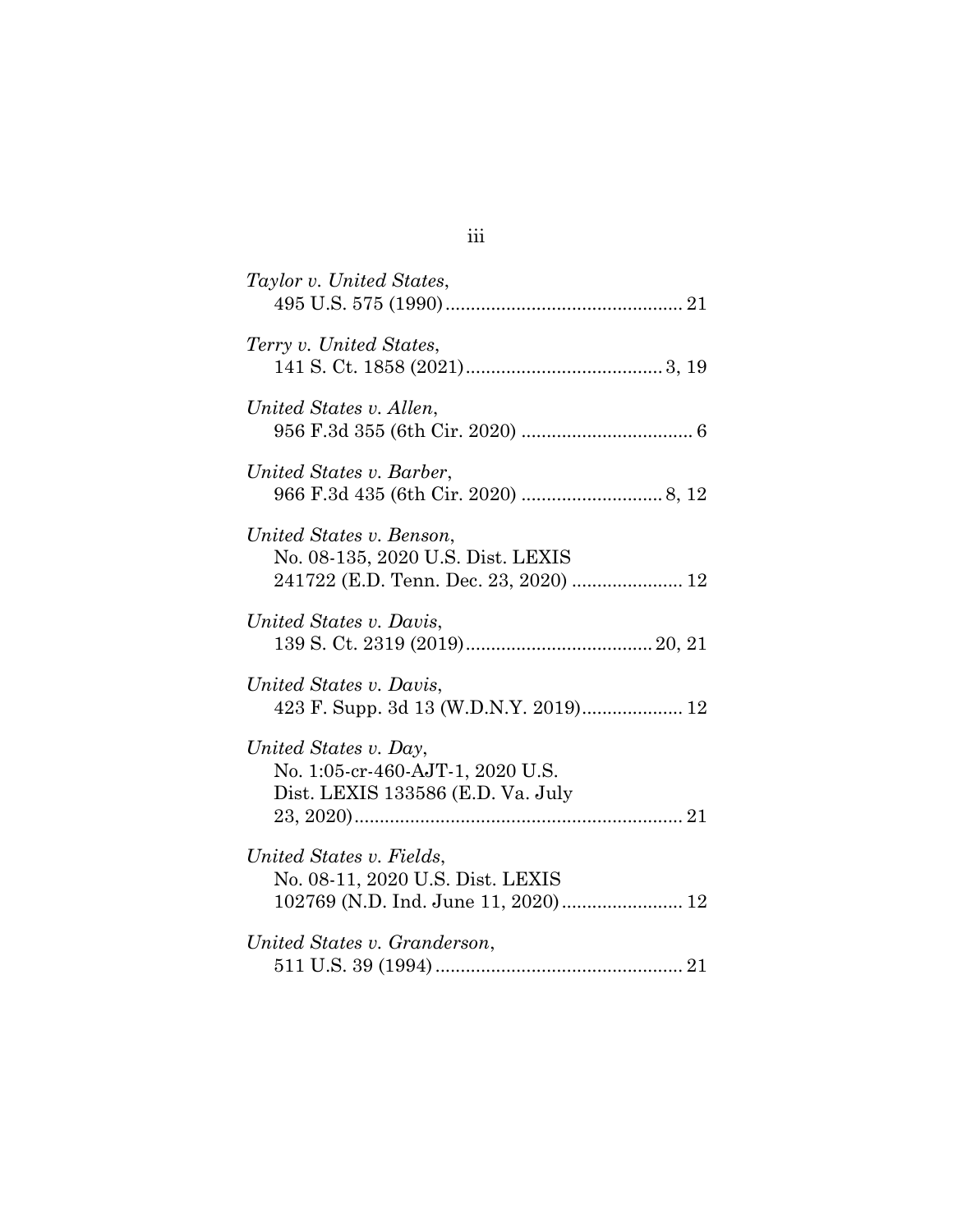| United States v. Holman,<br>No. 5:04-964, 2020 U.S. Dist. LEXIS                                    |
|----------------------------------------------------------------------------------------------------|
| United States v. Jones,                                                                            |
| United States v. Lawson,                                                                           |
| United States v. Maxwell,                                                                          |
| United States v. Martin,<br>No. 03-CR-795 (ERK), 2019 U.S.<br>Dist. LEXIS 103559 (E.D.N.Y. June    |
| United States v. McDonald,<br>No. 09-268, 2020 U.S. Dist. LEXIS                                    |
| United States v. Moore,                                                                            |
| United States v. Morales,<br>No. 3:94-cr-112 (SRU), 2020 U.S.<br>Dist. LEXIS 151584 (D. Conn. Aug. |
| United States v. Murphy,                                                                           |

iv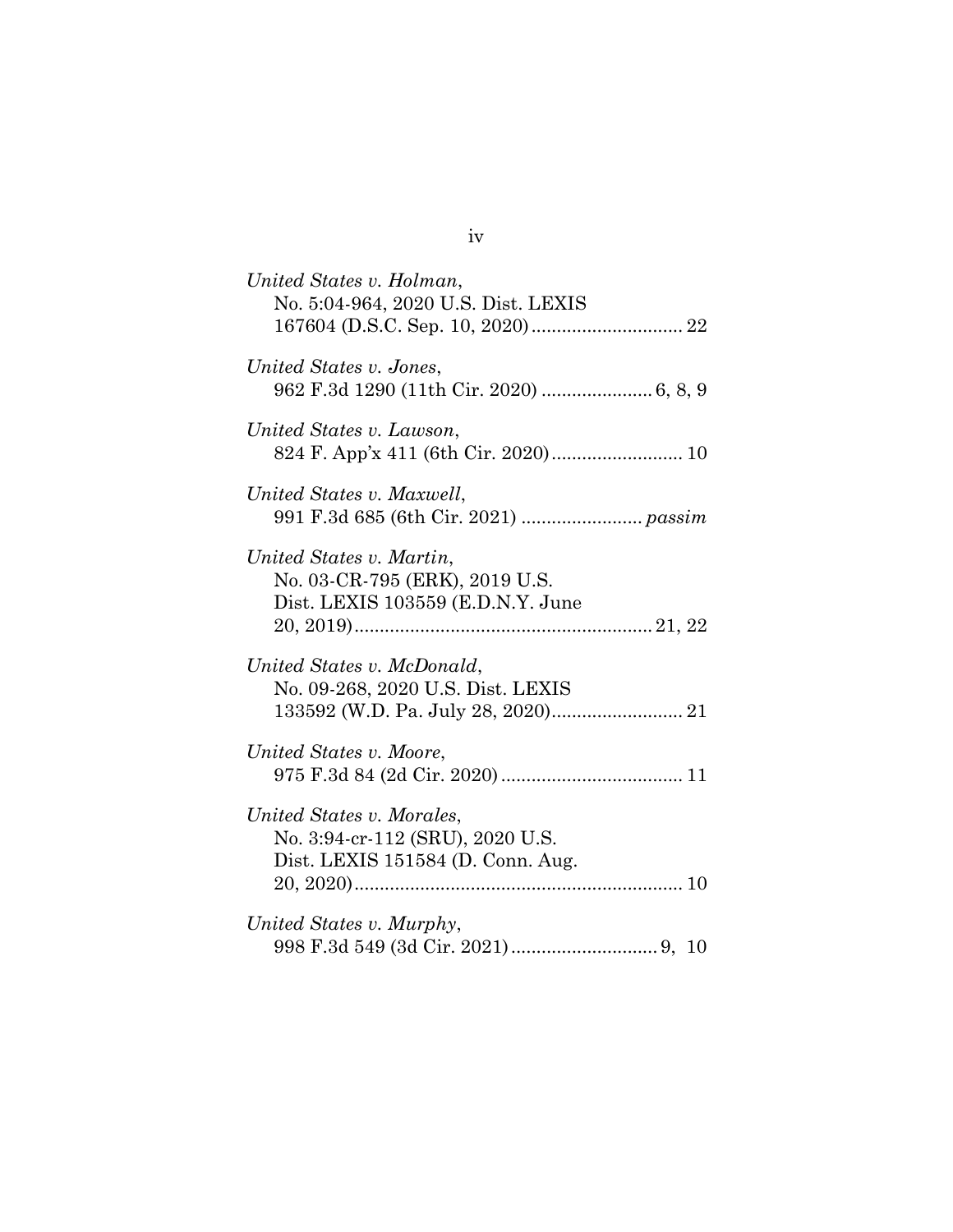| United States v. Santos,                                                                             |
|------------------------------------------------------------------------------------------------------|
| United States v. Smith,<br>756 F.3d 1179 (10th Cir. 2014)  passim                                    |
| United States v. Stevens,                                                                            |
| United States v. Wiltberger,                                                                         |
| United States v. White,                                                                              |
| United States v. Young,<br>No. 02-078, 2020 U.S. Dist. LEXIS<br>217894 (E.D. Tenn. Nov. 20, 2020) 12 |
| Yates v. United States,                                                                              |
| <b>Statutes</b>                                                                                      |
|                                                                                                      |
|                                                                                                      |
| First Step Act, $\S$ 404, Pub. L. No. 115-                                                           |
| Rules                                                                                                |
|                                                                                                      |

v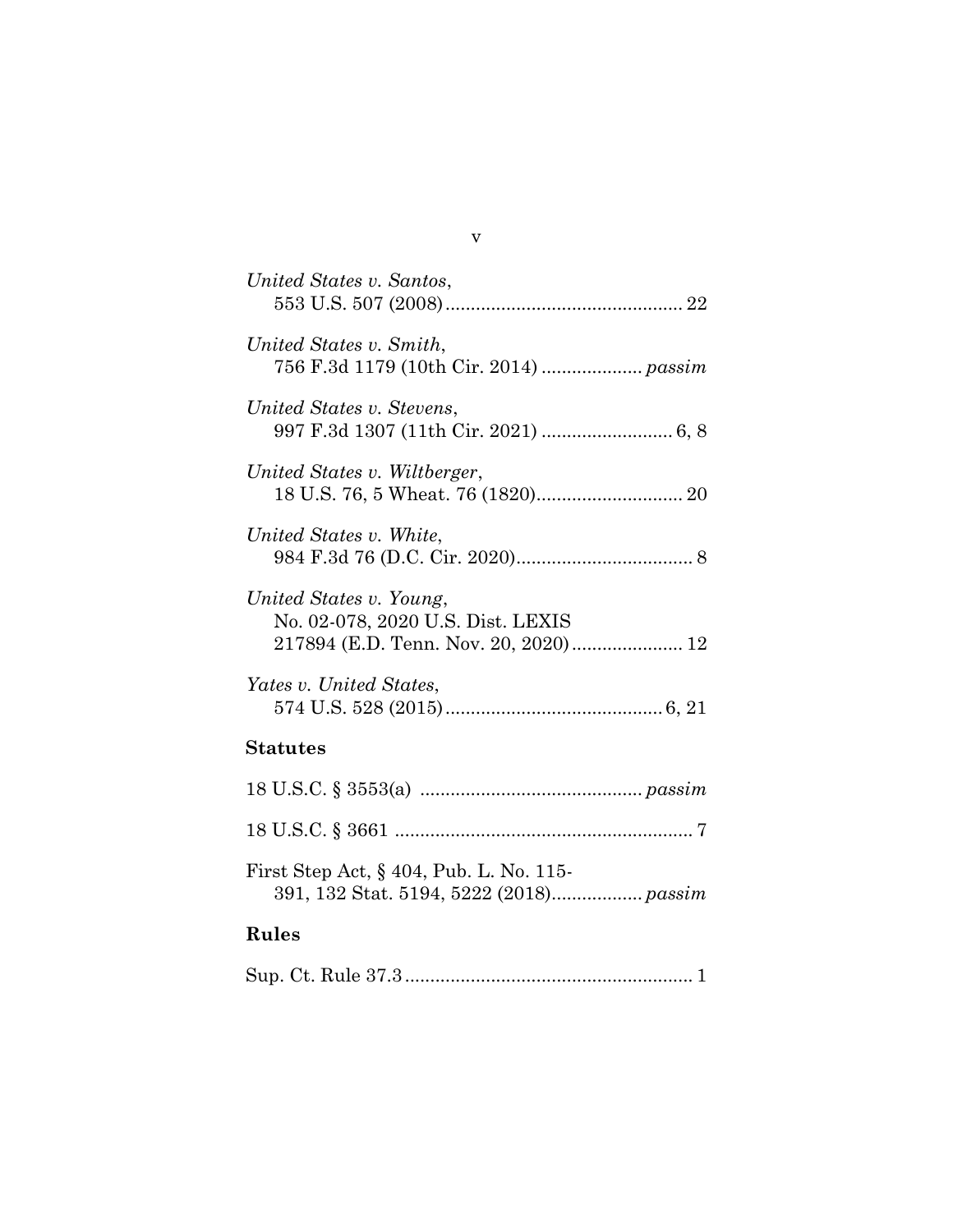# **Other Authorities**

| Amy Coney Barrett, Substantive Canons<br>and Faithful Agency,                                                                                                                      |
|------------------------------------------------------------------------------------------------------------------------------------------------------------------------------------|
|                                                                                                                                                                                    |
| Antonin Scalia & Bryan Garner,                                                                                                                                                     |
| Charles Koch with Brian Hooks,<br><i>Believe in People: Bottom-Up Solutions</i>                                                                                                    |
| First Step Act, ESP Insider Express (U.S.<br>Sentencing Comm'n, Washington,                                                                                                        |
| Ivan J. Dominguez, et al.,<br><b>NACDL</b> and Charles Koch Foundation<br>Mark the One-Year Anniversary of the<br>First Step Act with the NACDL First<br>Step Act Resource Center, |
| Marc Mauer,                                                                                                                                                                        |
| Long Term Sentences: Time to<br>Reconsider the Scale of Punishment,                                                                                                                |
| Office of the Inspector General, U.S. DOJ,<br>The Impact of an Aging Inmate<br>Population on the Federal Bureau of                                                                 |
|                                                                                                                                                                                    |

# vi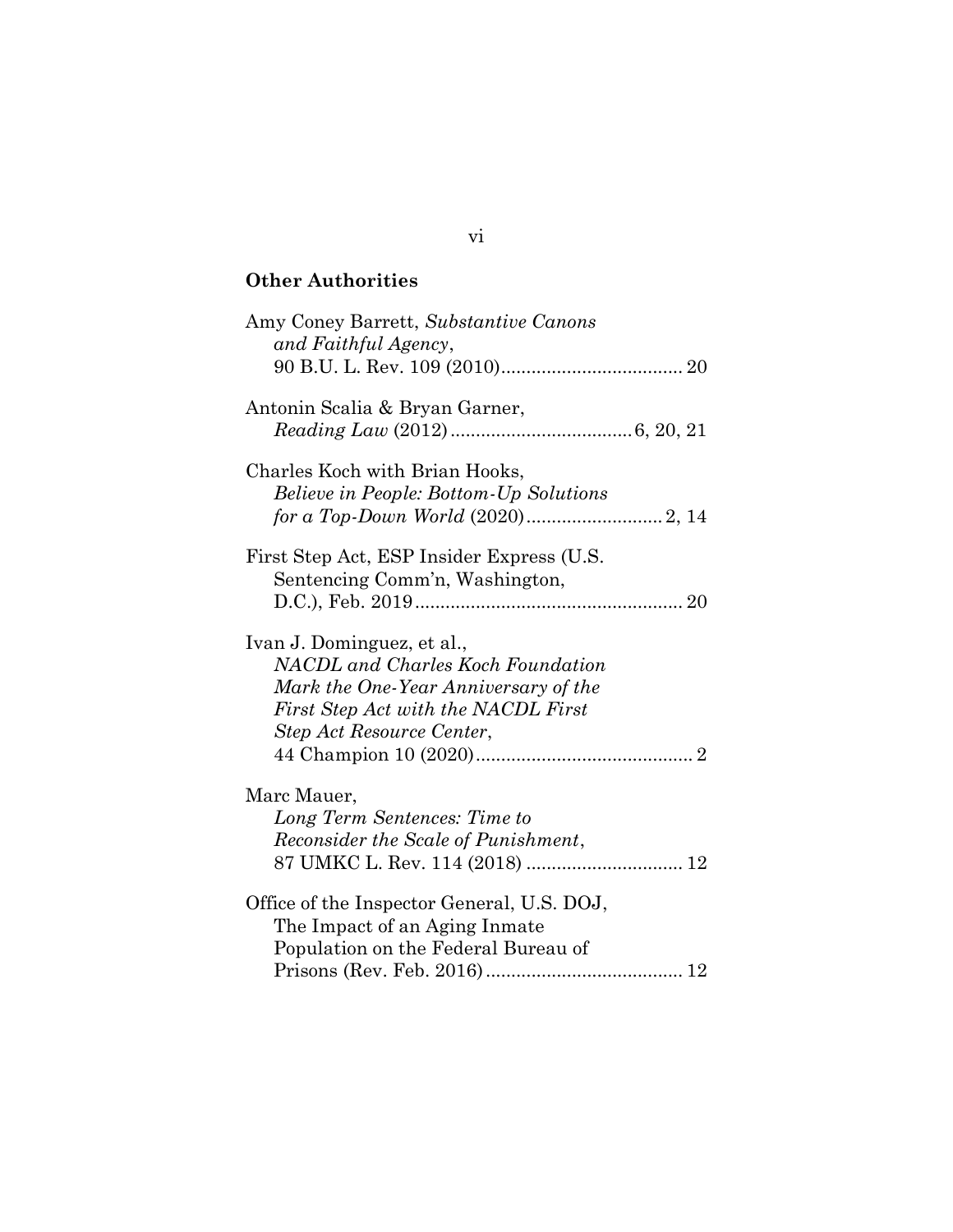| Shon Hopwood,                                   |    |
|-------------------------------------------------|----|
| The Effort to Reform the Federal                |    |
| Criminal Justice System,                        |    |
|                                                 |    |
| Shon Hopwood,<br>Second Looks & Second Chances, |    |
| U.S. DOJ, Federal Prison System FY 2019         |    |
|                                                 | 15 |

vii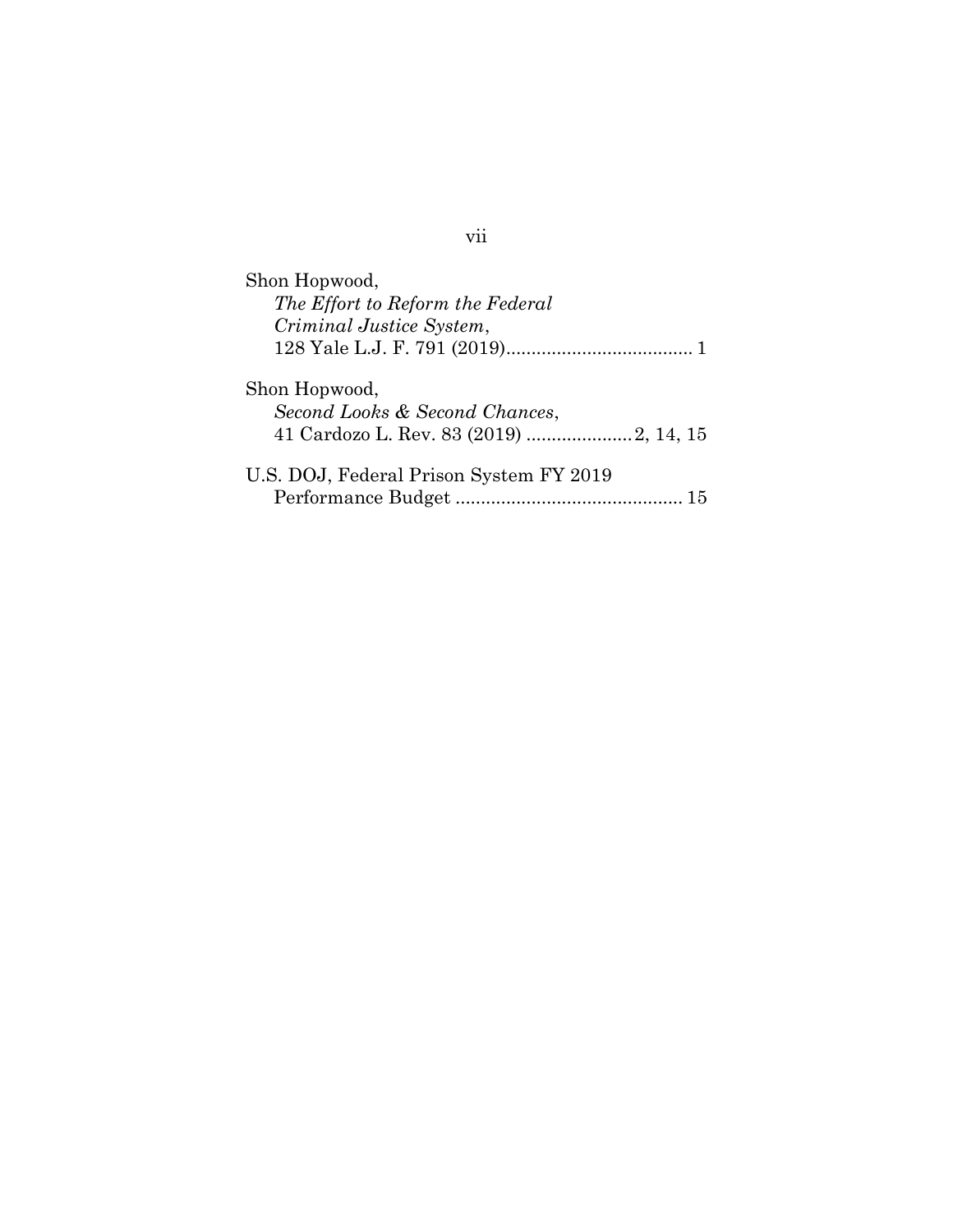## **BRIEF OF** *AMICUS CURIAE*  **IN SUPPORT OF PETITIONER**

Under Supreme Court Rule 37.3(a), Americans for Prosperity Foundation ("AFPF") respectfully submits this *amicus curiae* brief in support of Petitioner.<sup>1</sup>

#### **INTEREST OF** *AMICUS CURIAE*

*Amicus curiae* AFPF is a 501(c)(3) nonprofit organization committed to educating and training Americans to be courageous advocates for the ideas, principles, and policies of a free and open society. Some of those key ideas are the separation of powers and constitutionally limited government. As part of this mission, it appears as *amicus curiae* before federal and state courts.

AFPF is part of a transpartisan coalition of organizations that advocate for a broad array of consensus-based criminal justice reforms, such as the First Step Act ("FSA"), Pub. L. No. 115-391,132 Stat. 5194 (2018). As Professor Shon Hopwood has explained, "with the efforts of the criminal justice reform community pushing from all sides of the political aisle, Congress finally broke the logjam and passed meaningful reform" via the FSA. Shon Hopwood, *The Effort to Reform the Federal Criminal Justice System*, 128 Yale L.J. F. 791, 817 (2019).

1

<sup>1</sup> All parties have consented to the filing of this brief. *Amicus* states that no counsel for a party authored this brief in whole or in part and that no person other than *amicus* or its counsel made any monetary contributions intended to fund the preparation or submission of this brief.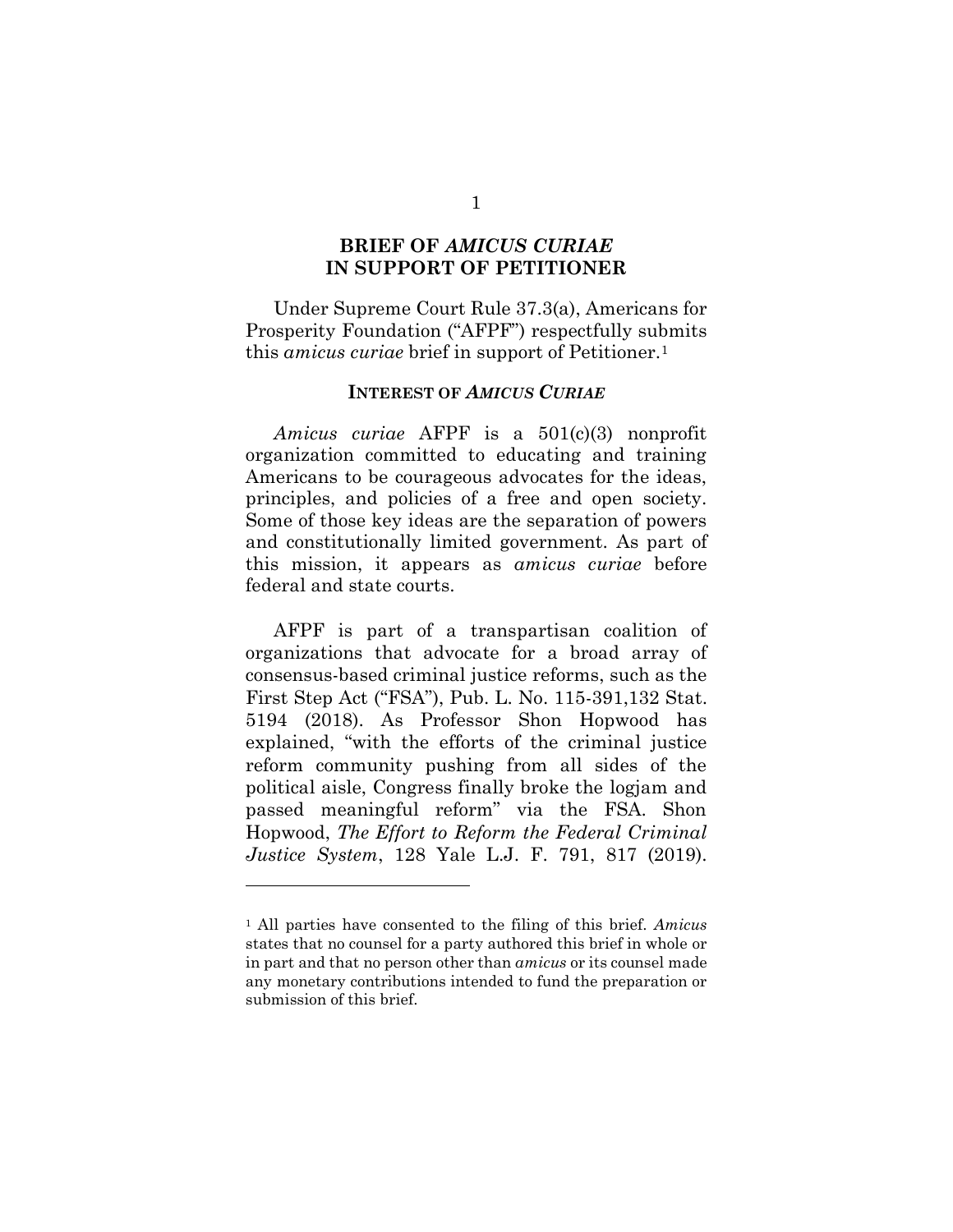"Republicans and Democrats worked together to pass . . . [this] historic bill that eliminated some of the worst injustices in the federal criminal justice system. The First Step Act makes it possible for thousands of people with criminal records to rejoin society and start to realize their potential." Charles Koch with Brian Hooks, *Believe in People: Bottom-Up Solutions for a Top-Down World*, 224 (2020). "Because of provisions in the law, as of the one-year anniversary of its passage [in December 2019], more than 3,000 incarcerated individuals have been released, and more than 2,000 had their sentences reduced." Ivan J. Dominguez, et al., *NACDL and Charles Koch Foundation Mark the One-Year Anniversary of the First Step Act with the NACDL First Step Act Resource Center*, 44 Champion 10 (2020).

AFPF supports the FSA and believes in additional chances—*everyone* has a gift and something to offer to society, people can change, and incarcerated persons who do not pose a danger to public safety and have paid their debt to society deserve to have a chance to rejoin their families and communities. Examples abound of individuals who despite being incarcerated have managed to grow from whatever mistakes they made, overcome obstacles, and use their unique experiences and gifts to benefit society. After all, "[c]haracter is not static, people change, and the law must recognize this reality." Shon Hopwood, *Second Looks & Second Chances*, 41 Cardozo L. Rev. 83, 119 (2019). Many incarcerated persons have the potential to make significant contributions to our society.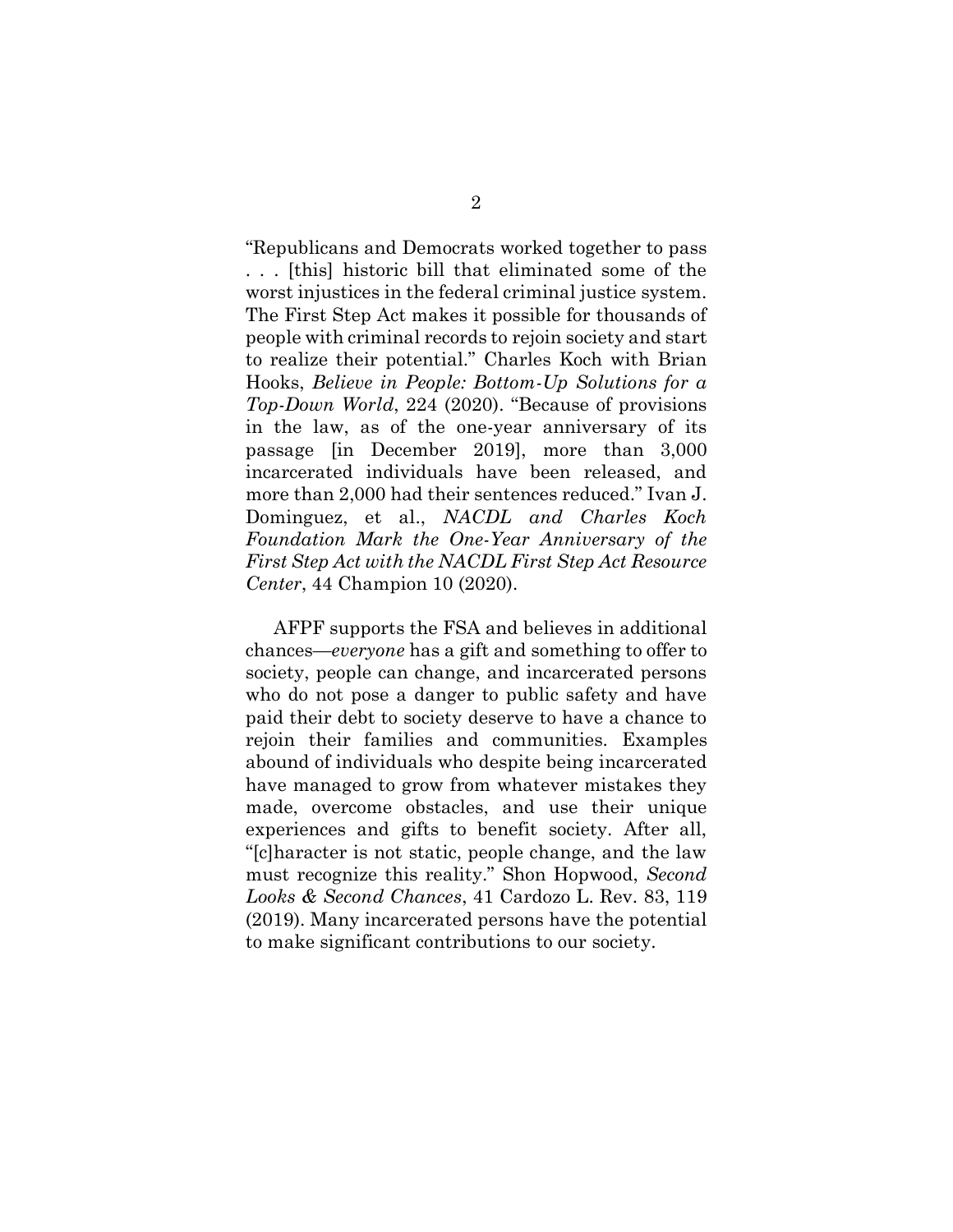AFPF has an interest in this case because it believes the panel majority erred by adding limitations onto Section 404 of the FSA's grant of discretionary authority. <sup>2</sup> At the least, district courts are empowered to, and should, take post-sentencing factual and legal developments into consideration when handling pleas for leniency filed under Section 404(b) by incarcerated persons with covered offenses, particularly at the critical gatekeeping stage of determining whether to grant the motion.

#### **SUMMARY OF ARGUMENT**

"An offender is eligible for a sentence reduction under the First Step Act only if he previously received 'a sentence for a covered offense.'" *Terry v. United States*, 141 S. Ct. 1858, 1862 (2021) (quoting FSA § 404(b)). "[T]he term 'covered offense' means a violation of a Federal criminal statute, the statutory penalties for which were modified by section 2 or 3 of the Fair Sentencing Act of 2010 . . . that was committed before August 3, 2010." FSA § 404(a). *See also Dorsey v. United States,* 567 U.S. 260, 264 (2012). This means an incarcerated person eligible to ask a district court to exercise its discretion to reduce a sentence pursuant to Section 404 of the FSA has necessarily spent over a decade in prison already.

<sup>&</sup>lt;sup>2</sup> AFPF also believes the FSA should be construed consistent with the rule of lenity, to the extent it applies, with any lingering ambiguities resolved in favor of affording eligible incarcerated persons who have rehabilitated themselves over the past decadeplus a chance to rejoin their families and contribute to their communities.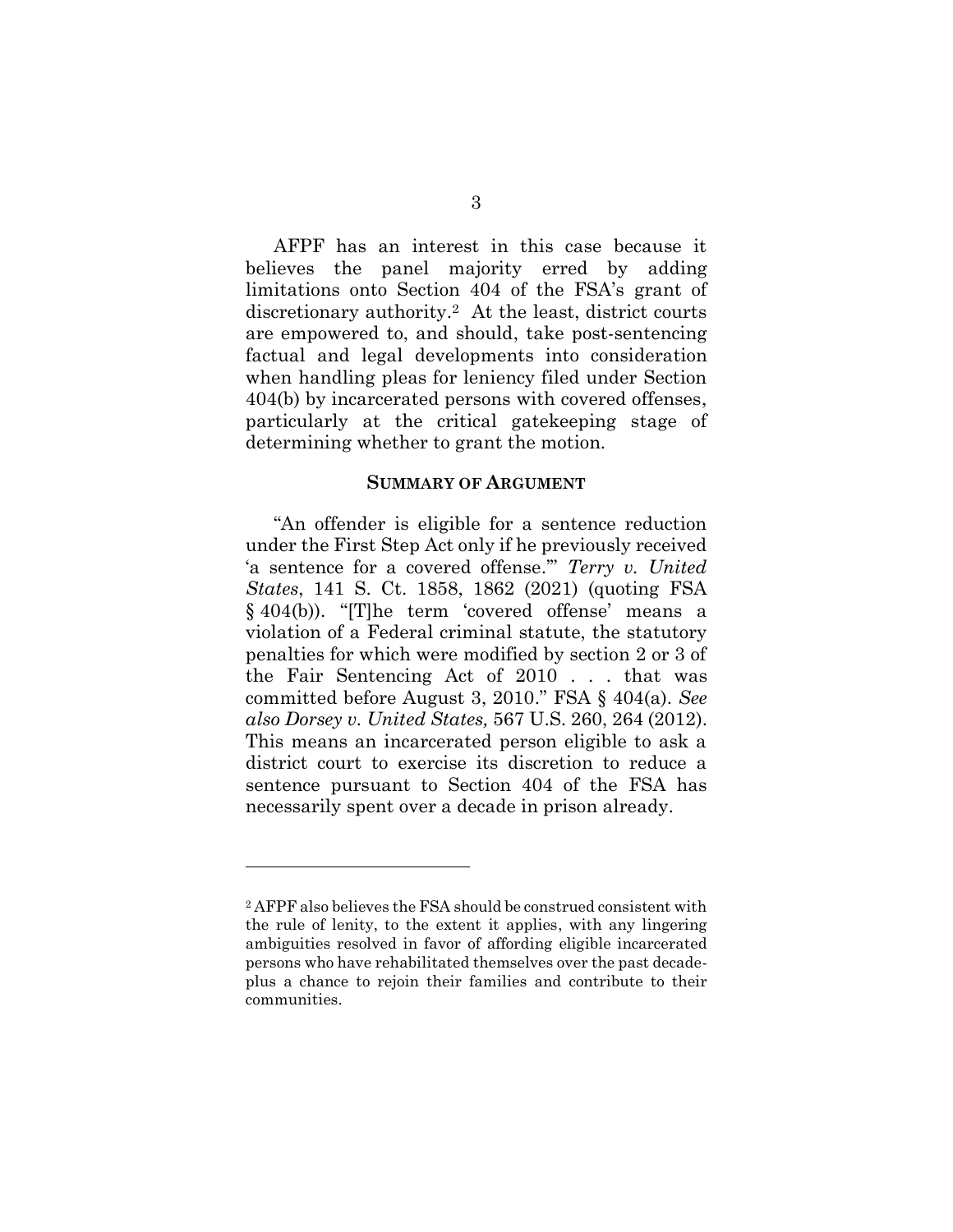Yet, the panel majority found district courts may not even look at what an incarcerated person has done to rehabilitate him or herself (or not) over the past decade-plus in making the critical gatekeeping determination of *whether* to exercise discretion to grant a sentence reduction pursuant to Section 404, let alone consider other intervening factual and legal developments. That cannot be, and is not, the law. Given Section 404's discretionary nature, as well as the FSA's broader structure and purpose, it blinks reality to suggest Congress intended to hamstring district courts from taking into account conspicuously relevant information in making a judgment call *whether* to grant a motion for a sentence reduction.

At bottom, the question presented by this case can be framed as follows: "Must a sentencing court studiously ignore one of the most conspicuous facts about a defendant when deciding how long he should spend in prison?" *United States v. Smith*, 756 F.3d 1179, 1180 (10th Cir. 2014) (Gorsuch, J.) (addressing a different sentencing dispute). Or as Judge Barron put it below: "Is the district court in making the reduction decision in the here and now supposed to blind itself to the present state of the world beyond the fact of the existence of that new mandate imposed by the 'as if' clause?" Pet. App. 30a (Barron, J., dissenting). We believe the answer to that question must be "no."

Nothing in Section 404 requires a district court to be an ostrich, burying its head in the sand as to the most relevant information to the decisions *whether* to grant discretionary sentencing relief and *to what extent*. "Sentencing in this context may proceed just as it does elsewhere, with a humble recognition that 'no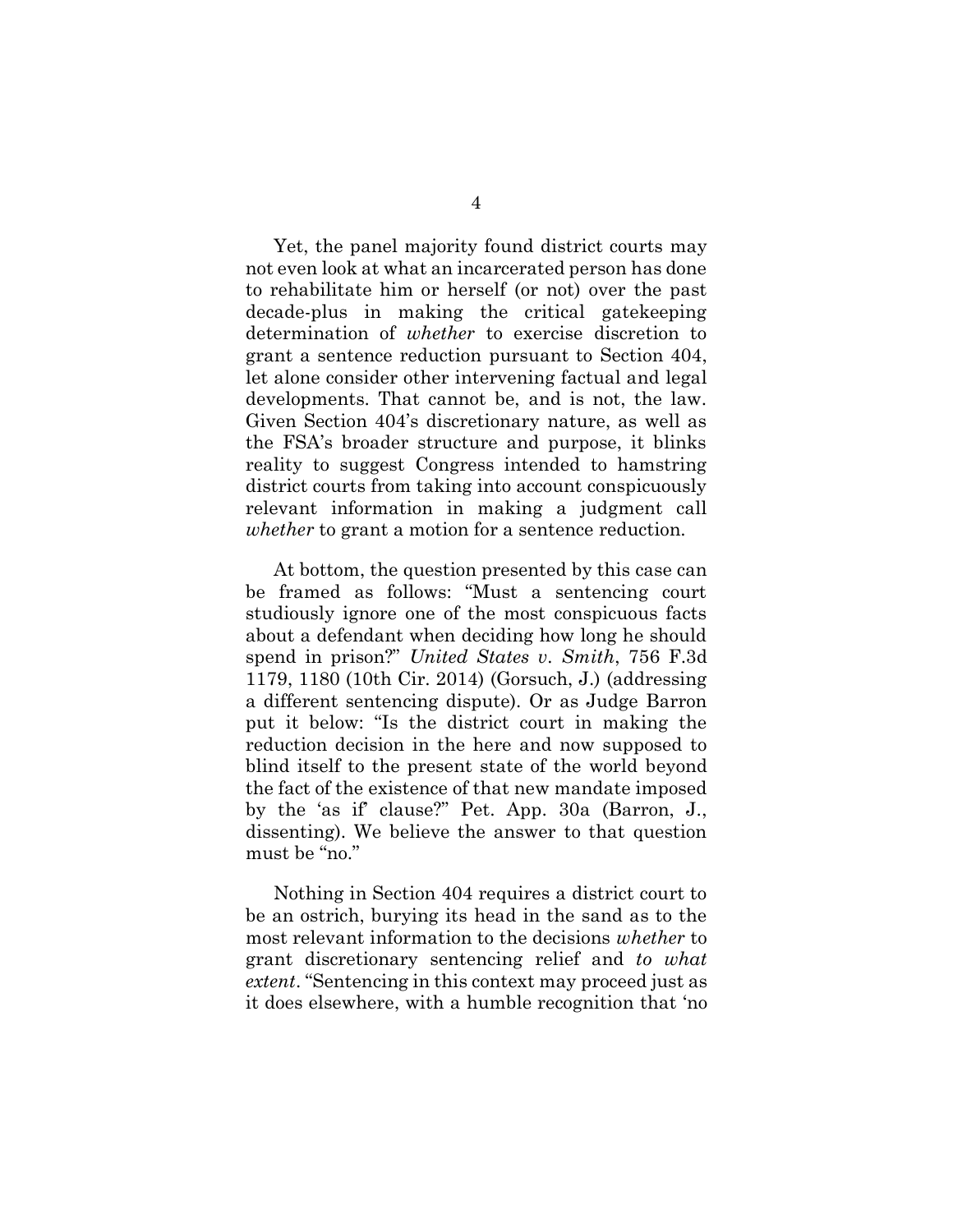more difficult task confronts judges than the determination of punishment' and '[e]ven the most self-assured judge may well want to bring to his aid every consideration that counsel for the accused can appropriately urge.'" *See Smith,* 756 F.3d at 1193 (quoting *Carter v. Illinois*, 329 U.S. 173, 178 (1946)). So too here. Contrary to the panel majority, a federal district court can, and *should*, account for intervening factual and legal developments—most prominently, a defendant's post-sentencing conduct—when deciding if it should "impose a reduced sentence." Any lingering doubts should be resolved in favor of principles of lenity and common sense.

#### **ARGUMENT**

**I. SECTION 404 PROVIDES A** *CHANCE* **AT ANOTHER CHANCE—NOT A GET-OUT-OF-JAIL-FREE CARD.**

# **A. District Courts Have Wide Latitude to Determine Whether and How to Exercise Discretion to Grant Sentence Reductions.**

Section 404 of the FSA does *not* require federal district courts to reduce sentences. *See* FSA § 404(b) ("A court . . . *may* . . . impose a reduced sentence[.]" (emphasis added)); <sup>3</sup> *see also* FSA § 404(c) ("Nothing in this section shall be construed to require a court to

<sup>3</sup> *Cf. Opati v. Republic of Sudan*, 140 S. Ct. 1601, 1609 (2020) ("[T]he word 'may' *clearly* connotes discretion." (cleaned up)).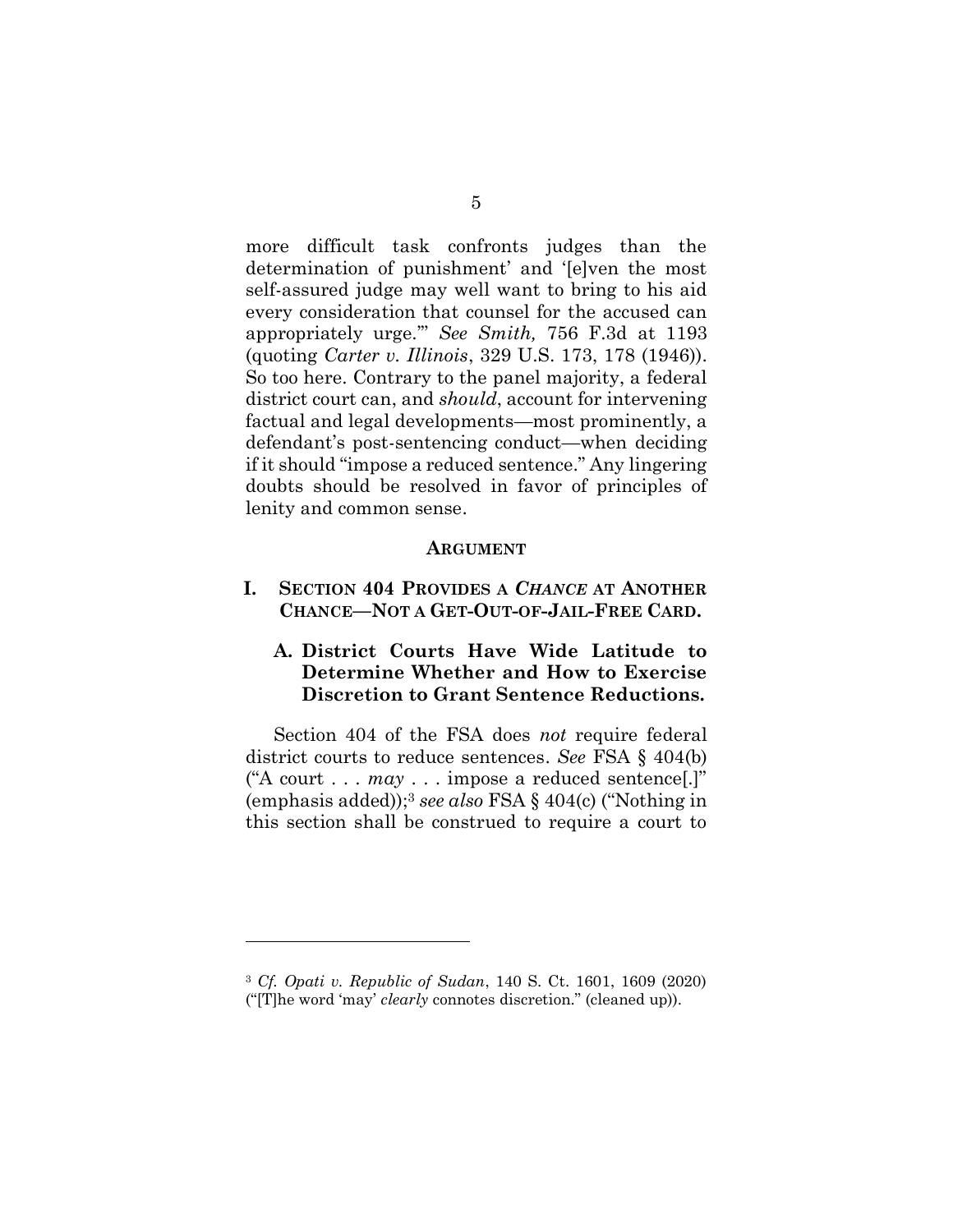reduce any sentence[.]").<sup>4</sup> "The statutory language used by Congress in section 404(b) of the First Step Act is wholly permissive." *United States v. Stevens*, 997 F.3d 1307, 1315 (11th Cir. 2021) (Lagoa, J.). "The upshot is that the Act gives a district court authority to reduce a defendant's sentence retroactively to account for the changes established by the Fair Sentencing Act. But that authority is discretionary." *United States v. Maxwell*, 991 F.3d 685, 689 (6th Cir. 2021) (Sutton, J.).

"District courts have wide latitude to determine *whether and how* to exercise their discretion in" handling Section 404(b) motions. *United States v. Jones*, 962 F.3d 1290, 1304 (11th Cir. 2020) (Pryor, C.J.) (emphasis added). That latitude extends to the types of information properly considered in deciding whether to grant relief and, if so, to what extent. *See also United States v. Allen*, 956 F.3d 355, 357 (6th Cir. 2020) ("Section 404's silence regarding the standard that courts should use in determining whether to reduce a defendant's sentence cannot be read to limit the information that courts may consider."). Section

<sup>4</sup> Section 404(c) of the FSA is titled "Limitations," FSA § 404(c). *See also Yates v. United States,* 574 U.S. 528, 552 (2015) (Alito, J., concurring in the judgment) ("Titles can be useful devices to resolve doubt about the meaning of a statute." (cleaned up)). If Congress intended to impose unusual temporal limitations on the information district courts could consider in handling Section 404(b) petitions, it would presumably have in Section 404(c). It did not. *See also* Antonin Scalia & Bryan Garner, Reading Law 107 (2012) ("The expression of one thing implies the exclusion of others[.]").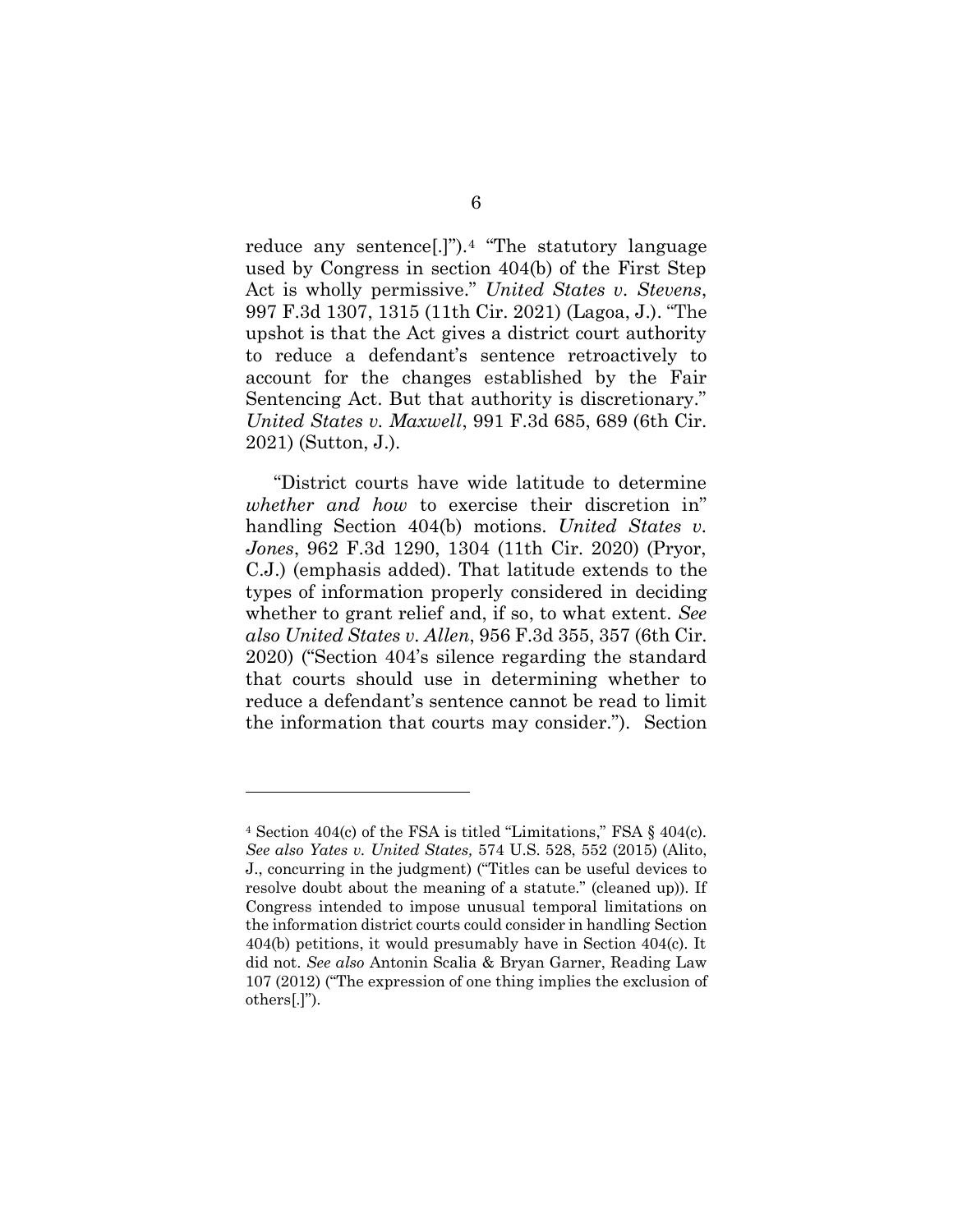404 thus allows district courts to account for postsentencing factual and legal developments.

Buttressing this conclusion, Section 404 was enacted against the backdrop of 18 U.S.C. § 3661, which provides: "No limitation shall be placed on the information concerning the background, character, and conduct of a person . . . which a [federal] court . . . may receive and consider for the purpose of imposing an appropriate sentence." 18 U.S.C. § 3661. As then-Judge Gorsuch has observed: "As the Supreme Court has explained, this provision ensures sentencing judges access to 'the widest possible breadth of information about a defendant' so that the punishments they issue 'suit not merely the offense but the individual.'" *Smith*, 756 F.3d at 1181 (quoting *Pepper v. United States*, 562 U.S. 476, 488 (2011)). "In this way, the statute preserves a long tradition, one extending back 'before . . . the American colonies became a nation,' a tradition of affording judges 'discretion in the sources and types of evidence' they may consult at sentencing, subject of course and always to the Constitution's constraints." *Id*. at 1181 (quoting *Pepper*, 562 U.S. at 488). Nothing in Section 404 purports to displace the traditional sentencing principles codified in 18 U.S.C. § 3661.

## **B. Courts Should Apply the Section 3553(a) Factors Afresh, Accounting for Post-Sentencing Developments.**

Nor can Section 404 reasonably be read to categorically displace the traditional sentencing principles codified in 18 U.S.C. § 3553(a). Accordingly, in deciding whether to grant Section 404(b) petitions, district courts properly consider post-sentencing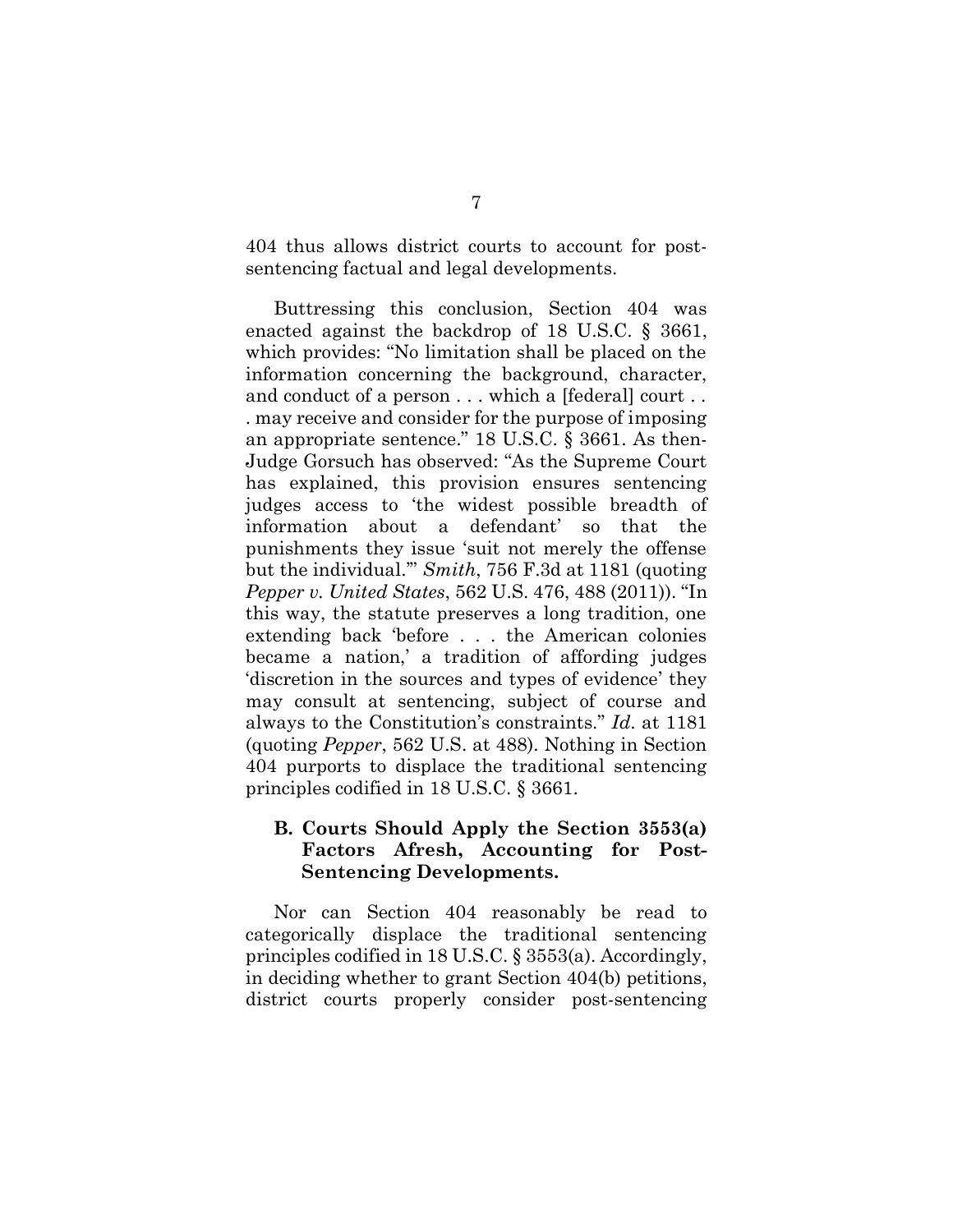factual and legal developments, such as postimprisonment rehabilitation and changes to the Guidelines, through the lens of the Section 3553(a) factors. *See United States v. Barber*, 966 F.3d 435, 438 (6th Cir. 2020) (Thapar, J.) ("[T]he court may consider all relevant information (*including post-sentencing conduct*) and should consider the sentencing factors laid out in 18 U.S.C. § 3553(a)." (emphasis added)); *see also Stevens*, 997 F.3d at 1318 ("[T]he district court may consider the  $\S$  3553(a) factors, as well as the probation office's submissions, post-sentence rehabilitation, *post-imprisonment rehabilitation*, or any other relevant facts and circumstances." (emphasis added)). And district courts should do so.

After all, as Judge Sutton observed: "How could a district court exercise its discretion in deciding whether to make a First Step Act reduction without considering the § 3553(a) factors?" *Maxwell*, 991 F.3d at 691; *see also United States v. White*, 984 F.3d 76, 90 (D.C. Cir. 2020) ("Every circuit court that has examined the issue has held that a district court may, or must, consider the 18 U.S.C. § 3553(a) sentencing factors when passing on a motion for relief under section 404 of the First Step Act."). The answer to that question is, at the least, far from obvious. And while Section 404(b) of the FSA may not require consideration of the § 3553(a) factors in all cases, at the least, as Judge Lagoa has suggested, "it may be a best practice for the district court to consider § 3553(a) factors when exercising its discretion to either grant or deny a motion for a sentence reduction based on an eligible covered offense[.]" *See Stevens*, 997 F.3d at 1318; *see also Jones*, 962 F.3d at 1304 ("In exercising their discretion, . . . [courts] may consider all the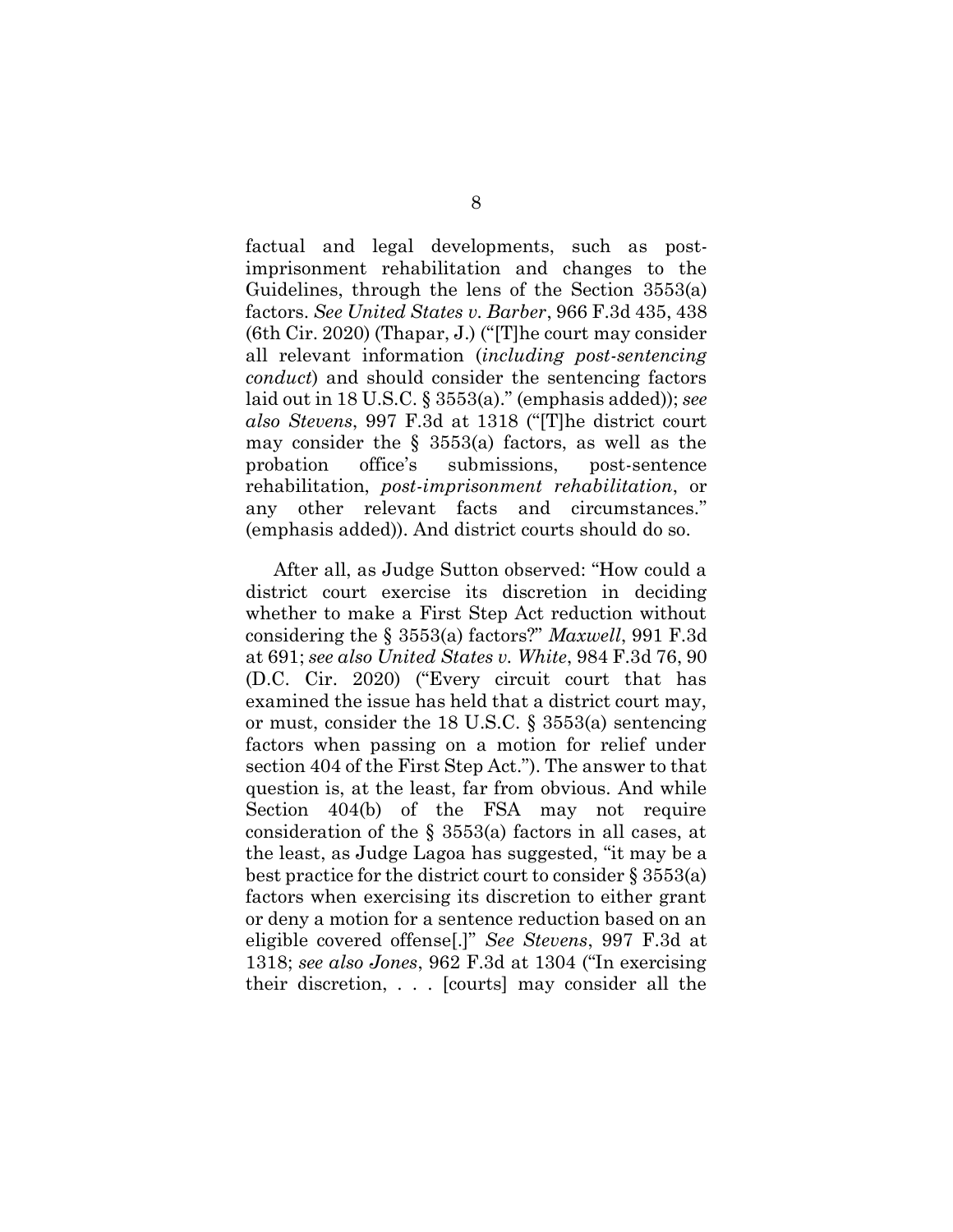relevant factors, including the statutory sentencing factors, 18 U.S.C. § 3553(a).").

In order for the second looks contemplated by Section 404 to be meaningful, they must also include consideration of up-to-date information about the defendant, as well as the state of the world. And nothing in Section 404 requires courts to turn a blind eye to the most relevant information or engage in theoretical time-travel exercises. *See* Pet. App. 35a & n.6 (Barron, J., dissenting) ("Concededly, that grant of authority in  $\S$  404(b) is conditional, but the chief condition—set forth in the 'as if' clause—does not by terms purport to speak to whether the clock stops at the original sentencing proceeding or the  $\S$  404(b) proceeding[.]"); *Maxwell*, 991 F.3d at 691 ("The Act's 'as if' directive tells us some things, but not all things, . . . about the extent to which a sentencing judge must separate the present from the past in ruling on these motions."). *Cf. United States v. Murphy*, 998 F.3d 549, 562 (3d Cir. 2021) (Bibas, J., dissenting) ("In exercising its discretion to vary downwards, . . . [the court] can consider new facts and new law.").

As this Court has explained, "evidence of postsentencing rehabilitation may be highly relevant to several of the Section 3553(a) factors that Congress has expressly instructed district courts to consider at sentencing. For example, evidence of postsentencing rehabilitation may plainly be relevant to 'the history and characteristics of the defendant.'" *Pepper*, 562 U.S. at 491 (quoting 18 U.S.C. § 3553(a)(1)); *see also*  Pet. App. 54a (Barron, J., dissenting) ("[T]he Supreme Court has recognized that such intervening facts as a defendant's admirable post-sentencing conduct can be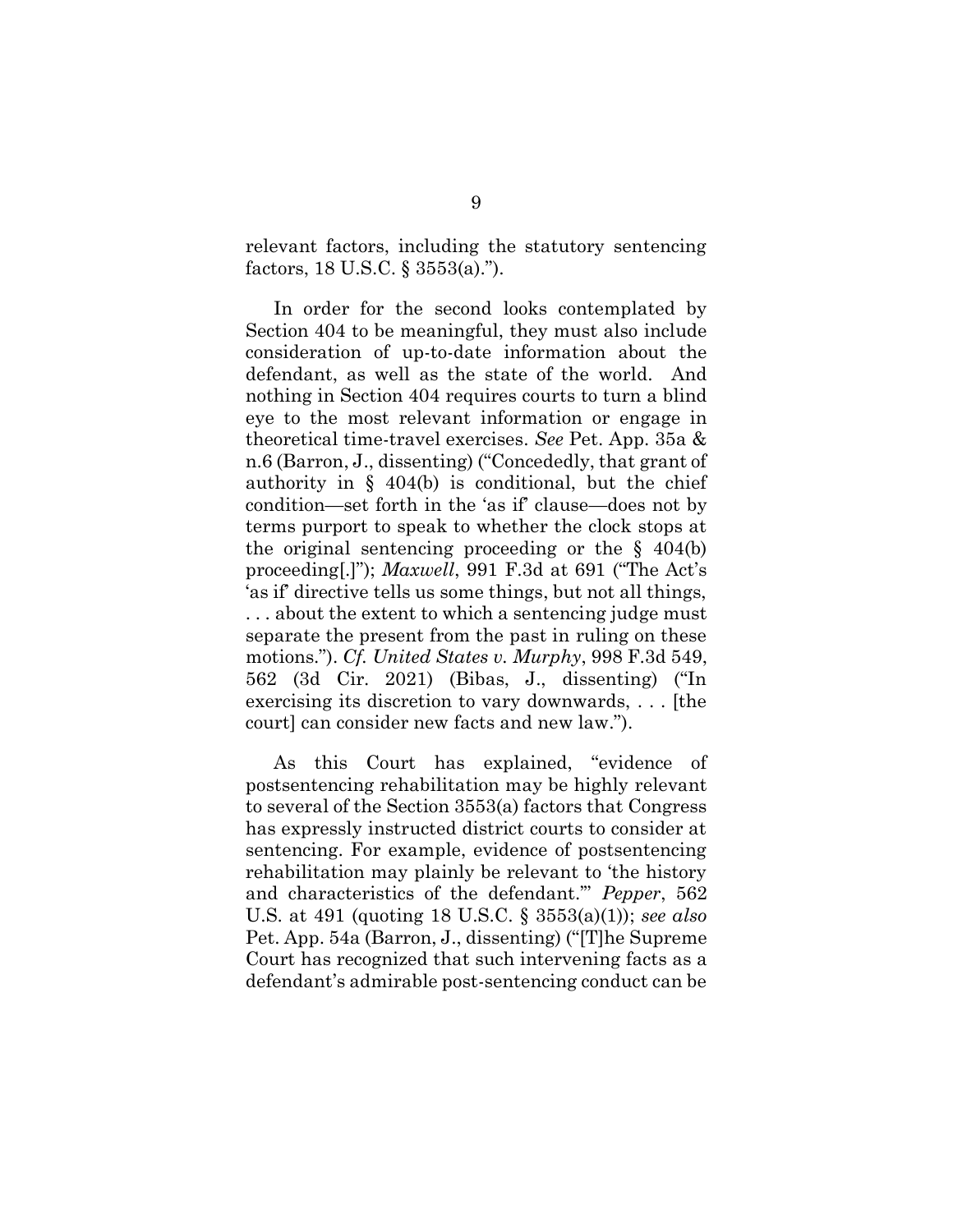'highly relevant to several of the § 3553(a) factors.'" (citing *Pepper*, 562 U.S. at 491)). <sup>5</sup> So too here.

And at a minimum, district courts should also recalculate eligible defendants' Guidelines range to account for changes ushered in by Sections 2 and 3 of the Fair Sentencing Act. *See also Maxwell*, 991 F.3d at 689; *Murphy*, 998 F.3d at 560–61 (Bibas, J., dissenting) ("[T]he First Step Act, Congress authorized district courts to reduce sentences 'as if sections 2 and 3 of the Fair Sentencing Act of 2010 . . . were in effect at the time' of the crime. So a court must update the Guidelines range to reflect these new statutory punishments." (citing FSA § 404(b)). But district courts may also take into consideration other intervening factual and legal developments that would affect a defendant's Guidelines range in some form or fashion, at least as part of the  $\S$  3553(a) analysis, in deciding both *whether* and, if so, *how much* to reduce a defendant's sentence. *See also United States v. Lawson,* 824 F. App'x 411, 412 (6th Cir. 2020) (Kethledge, J.) (Under applicable precedent, "in deciding whether to grant a defendant's motion under the First Step Act, the district court may consider—as simply a 'factor' under 18 U.S.C. § 3553—that the defendant was sentenced based in part on what would now be considered a legal

<sup>&</sup>lt;sup>5</sup> To be sure, there are instances where post-sentencing rehabilitative conduct may not outweigh the severity of the underlying criminal conduct apart from the "covered offense." *See, e.g., United States v. Morales,* No. 3:94-cr-112 (SRU), 2020 U.S. Dist. LEXIS 151584, at \*15 (D. Conn. Aug. 20, 2020) (denying Section 404(b) motion on the merits based on defendant's multiple murder convictions).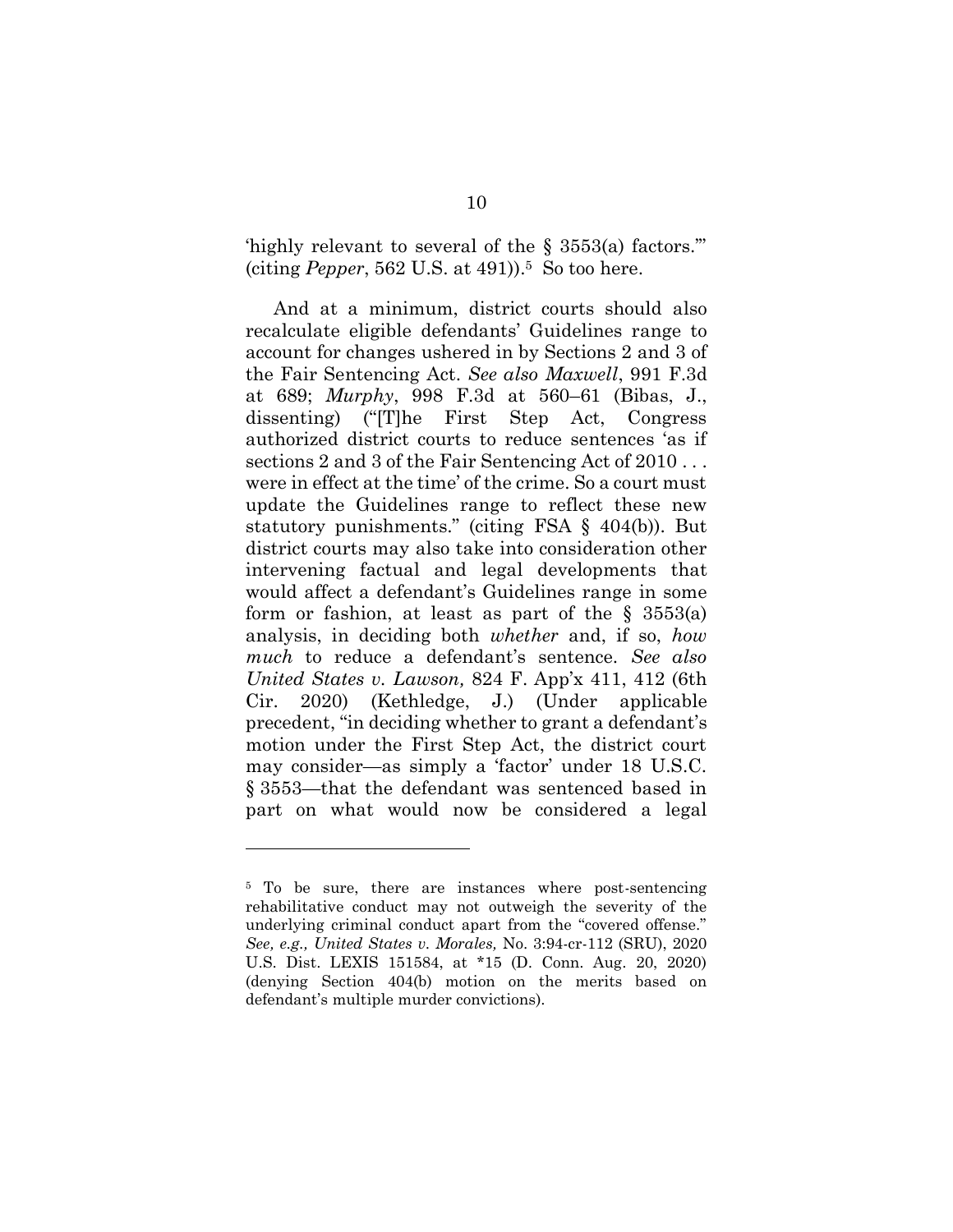mistake."); *see also Gall v. United States,* 552 U.S. 38, 49 (2007) ("[A] district court should begin all sentencing proceedings by correctly calculating the applicable Guidelines range.").

This approach makes sense, particularly because district courts' authority to vary downward from the advisory Guidelines range was well established when the Fair Sentencing Act was enacted. *See also United States v. Moore,* 975 F.3d 84, 92 n.36 (2d Cir. 2020). Accordingly, Section 404, at a minimum, empowers courts to take into account what the defendant has done *after* being sentenced to rehabilitate him or herself and make amends, as well as other intervening factual and legal developments, in applying the Section 3553(a) factors afresh.

## **C. Use of the Section 3553(a) Rubric to Take Into Account Post-Sentencing Factual and Legal Developments Makes Sense.**

Regardless of the extent to which Section 404 permits district courts to take into account postsentencing legal and factual developments (beyond those ushered in by Sections 2 and 3 of the Fair Sentencing Act) in recalculating a defendant's Guidelines range, this much seems clear: at the least, district courts can—and *should*—take these intervening factual and legal developments into account through the lens of the Section 3553(a) factors in deciding whether to grant a sentence reduction and, if so, by how much. And for good reason.

Handling Section 404(b) motions through the Section 3553(a) lens empowers courts to take into account who an incarcerated person is *today* (good or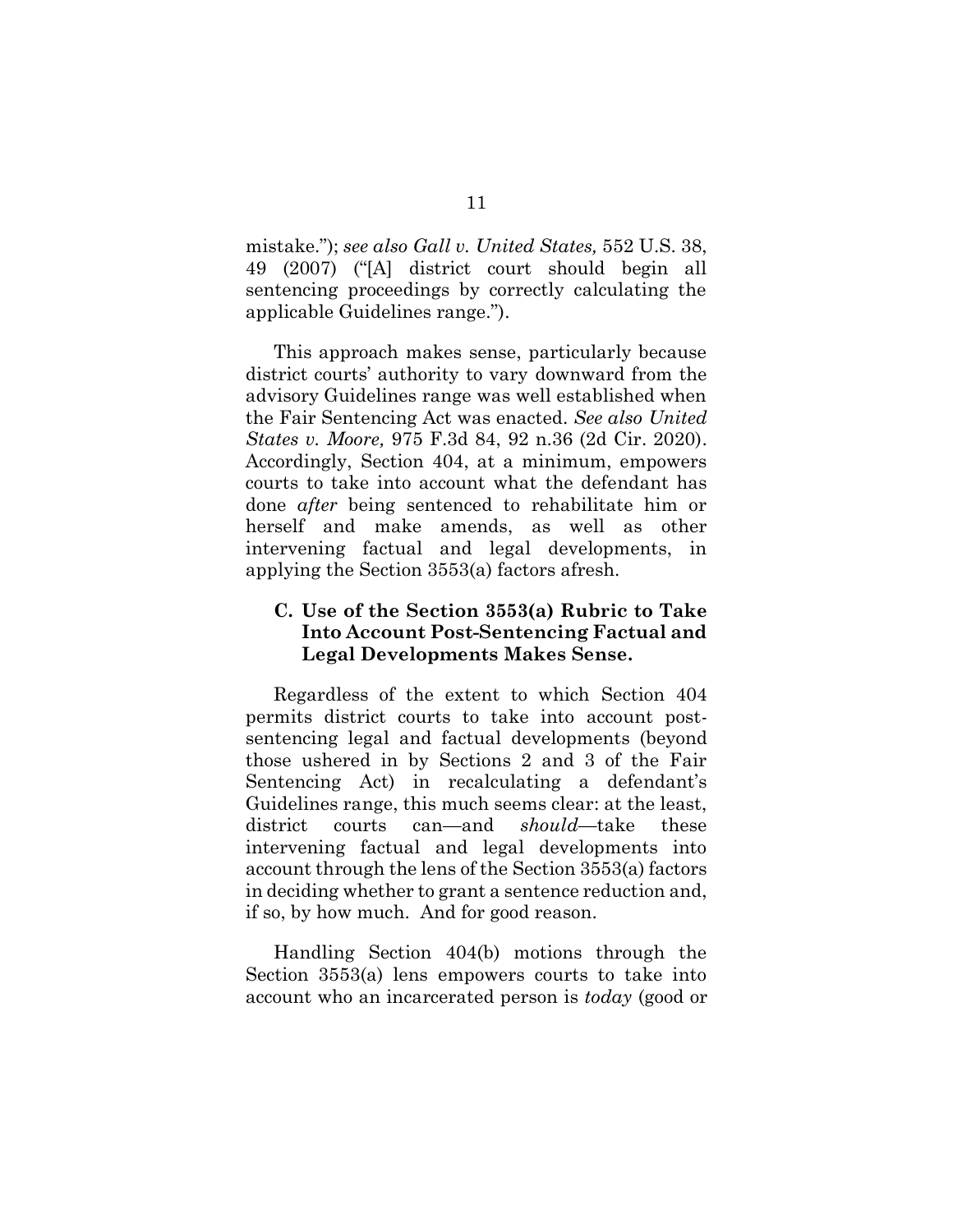bad), as opposed to ten-plus years ago. <sup>6</sup> *See also Barber*, 966 F.3d at 438; 18 U.S.C. § 3553(a)(1) ("The court . . . shall consider . . . the history and characteristics of the defendant[.]"). Someone who has been incarcerated for over a decade may well be a very different person with a different character. *Cf. Smith,*  756 F.3d at 1184 ("Under a longstanding American tradition embodied in § 3661 and § 3553(a), federal courts *seeking a just sentence may look to the whole of the defendant's person, character*, and crimes." (emphasis added)).

Incarcerated persons who have made mistakes (even many or very bad mistakes) in their teenage years or early twenties often, though not always, are able to change for the better over time, and when they are in their thirties or forties have addressed the issues that led them to make those mistakes. *See* Marc Mauer, *Long Term Sentences: Time to Reconsider the Scale of Punishment*, 87 UMKC L. Rev. 114 (2018) (discussing "aging out" of crime).<sup>7</sup> Section 404

<sup>6</sup> *See, e.g., United States v. Benson,* No. 08–135, 2020 U.S. Dist. LEXIS 241722, at \*14 (E.D. Tenn. Dec. 23, 2020) (reducing sentence to time served and three years supervised release "[i]n light of defendant's post-sentencing conduct and his seemingly low risk of recidivism"); *United States v. Fields,* No. 08-11, 2020 U.S. Dist. LEXIS 102769, at \*11–13 (N.D. Ind. June 11, 2020) (similar); *United States v. Young,* No. 02-078, 2020 U.S. Dist. LEXIS 217894, at \*14 (E.D. Tenn. Nov. 20, 2020); *United States v. Davis,* 423 F. Supp. 3d 13, 17 (W.D.N.Y. 2019).

<sup>7</sup> *See also* Office of the Inspector General, U.S. DOJ, The Impact of an Aging Inmate Population on the Federal Bureau of Prisons, i, iii (Rev. Feb. 2016) (finding that "aging inmates are more costly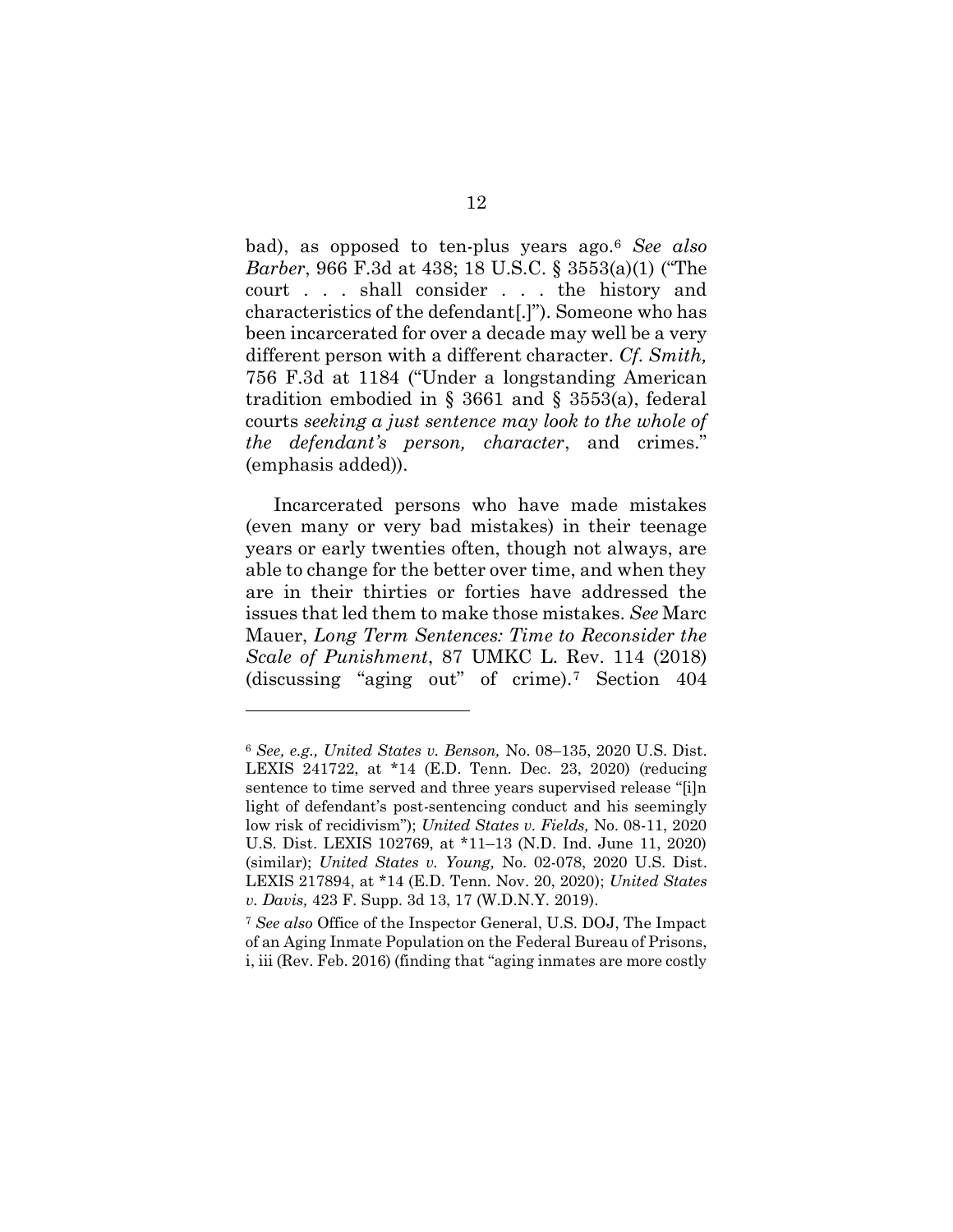provides a procedural pathway for individuals sentenced for a "covered offense" who have rehabilitated themselves to petition for leniency, based in part on their post-sentencing positive work.

Consider the following observation by a district court judge on the real-world impact of the FSA:

> [U]nder a new law that came out, the [FSA], . . . [defendants with covered offenses] are eligible to be resentenced, have their sentence reduced. I have had the benefit of them coming back to court and telling me what they have been doing in the ten, 15 years in jail, and it is remarkable how much positive work they have done in terms of bettering themselves, or as you say, wanting to do better and learn from your mistakes. They have taken classes and courses, the list goes on and on of the educational programs they have taken. . . . I noticed with these particular Defendants they had no real disciplinary record while they have been there despite being there

to incarcerate than their younger counterparts due to increased medical needs" and that "the rate of recidivism of aging inmates is significantly lower").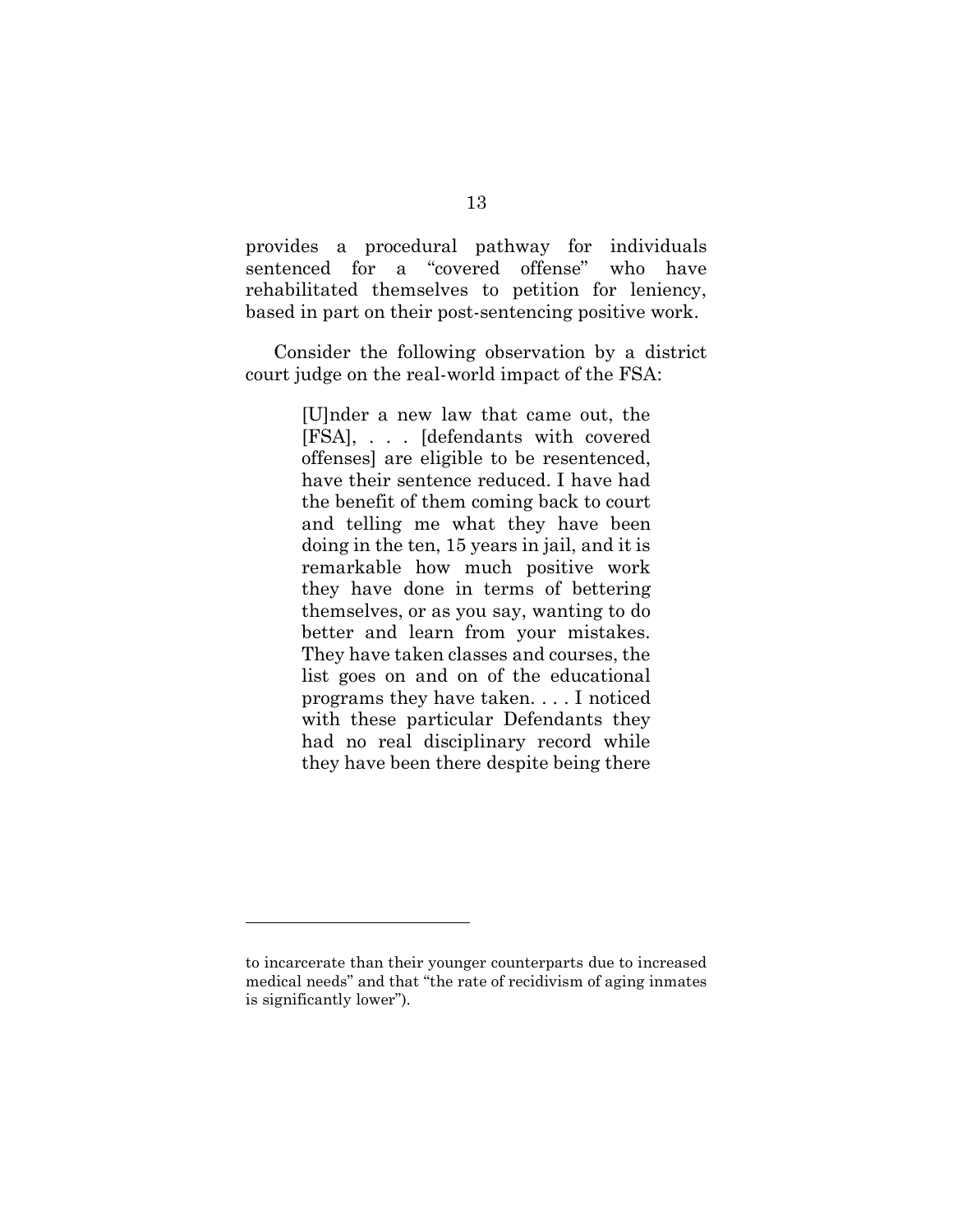for many, many years. . . . So, this is a long way of saying don't give up hope[.]<sup>8</sup>

That well describes the subset of incarcerated persons with "covered offenses" who are generally most deserving of relief under Section 404. *Cf.* Pet. Br. 11, 45–46. And it is simply wrong to bar judges from even looking at incarcerated persons' efforts to change for the better over the past decade-plus in deciding *whether* to grant relief under Section 404.

For many individuals with covered offenses, it is also hard to see how continued incarceration would serve any rehabilitative benefit. Indeed, as Professor Hopwood has observed more broadly: "Several studies have concluded that more prison time doesn't equal more success; longer terms of imprisonment do not reduce the likelihood of reoffending. . . . Long sentences of incarceration can actually increase crime because incarceration is criminogenic[.]" Hopwood, 41 Cardozo L. Rev. at 93. "By imprisoning so many people for so long, we've made it harder for them to develop skills and find employment after their release controlling, rather than empowering, or at least rehabilitating, them." *Believe in People*, 211.

<sup>8</sup> Sentencing Tr., at 16, *United States v. Curry*, No. 9:19–CR– 80087–001 (S.D. Fla., Dec. 4, 2019), *available at*  [https://www.supremecourt.gov/DocketPDF/20/20-](https://www.supremecourt.gov/DocketPDF/20/20-7284/169843/20210224133805514_Cert.%20Appendix.pdf#page=68)

[<sup>7284/169843/20210224133805514</sup>\\_Cert.%20Appendix.pdf#page](https://www.supremecourt.gov/DocketPDF/20/20-7284/169843/20210224133805514_Cert.%20Appendix.pdf#page=68) [=68](https://www.supremecourt.gov/DocketPDF/20/20-7284/169843/20210224133805514_Cert.%20Appendix.pdf#page=68)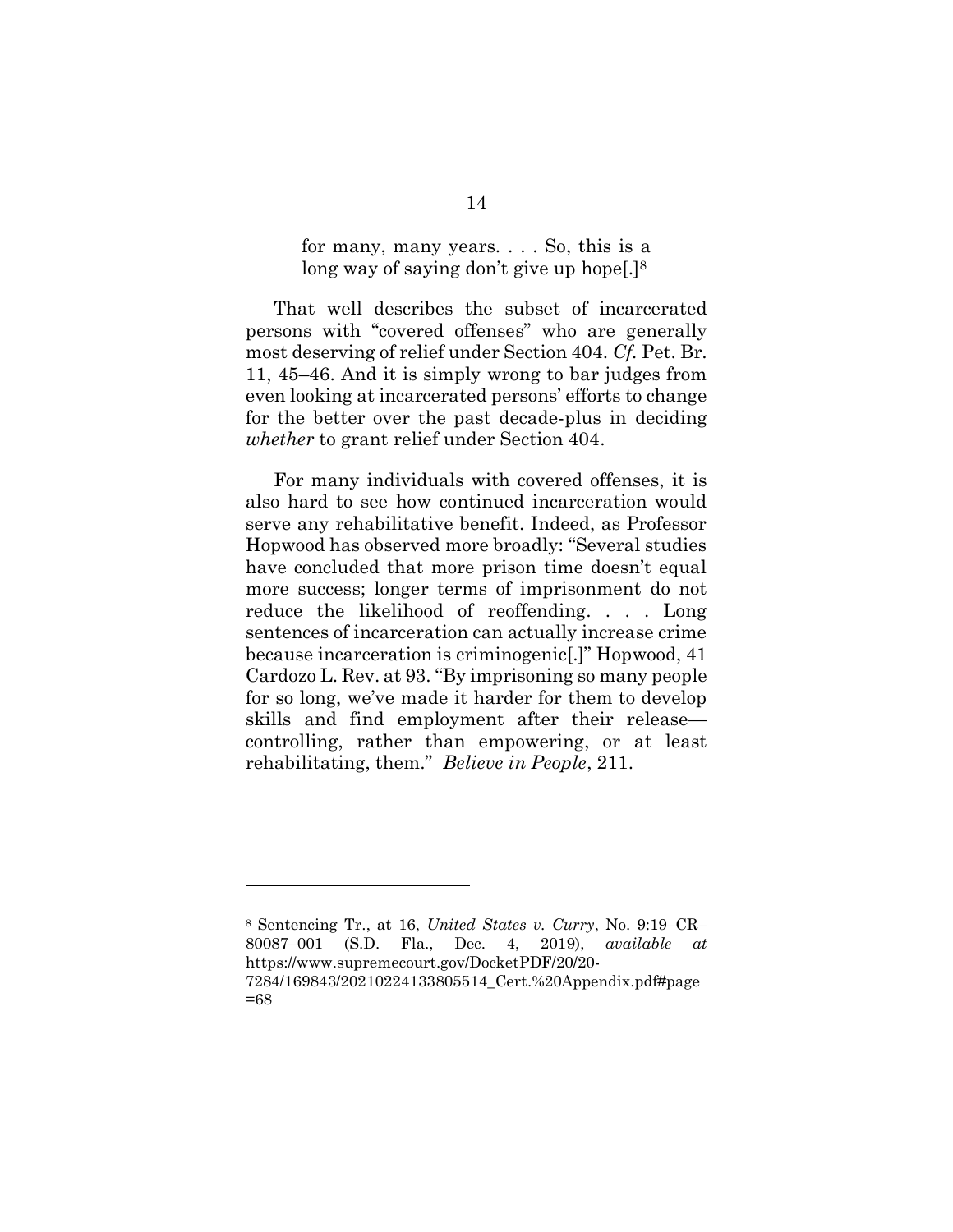#### More broadly, as Professor Hopwood has observed:

It is difficult, if not impossible, to determine who, after having been convicted of a serious crime, has the capacity to become rehabilitated and redeemed. . . .

There is little reason to continue warehousing people who have been adequately punished by serving long sentences, and who are no longer a danger to society. The social costs to the families left behind, the loss of human capital and productivity, and the need to give people a second chance at redemption all favor identifying [these] people . . . and releasing them.

Hopwood, 41 Cardozo L. Rev. at 119. This resonates here and captures a core theme of the FSA. On top of these societal costs caused by the problem of overincarceration, it is also a waste of resources.<sup>9</sup>

## **II. THE PANEL MAJORITY'S APPROACH IS AS ILLOGICAL AS IT IS ATEXTUAL.**

The panel majority's judicially created bifurcated process for handling Section 404 petitions is not only

<sup>9</sup> *See* U.S. DOJ, Federal Prison System FY 2019 Performance Budget, at 2 (FY 2016 chart showing that cost per inmate ranges between over \$20,000 per year to well above \$60,000 per year, depending on nature of facility), https://www.justice.gov/jmd/page/file/1034421/download.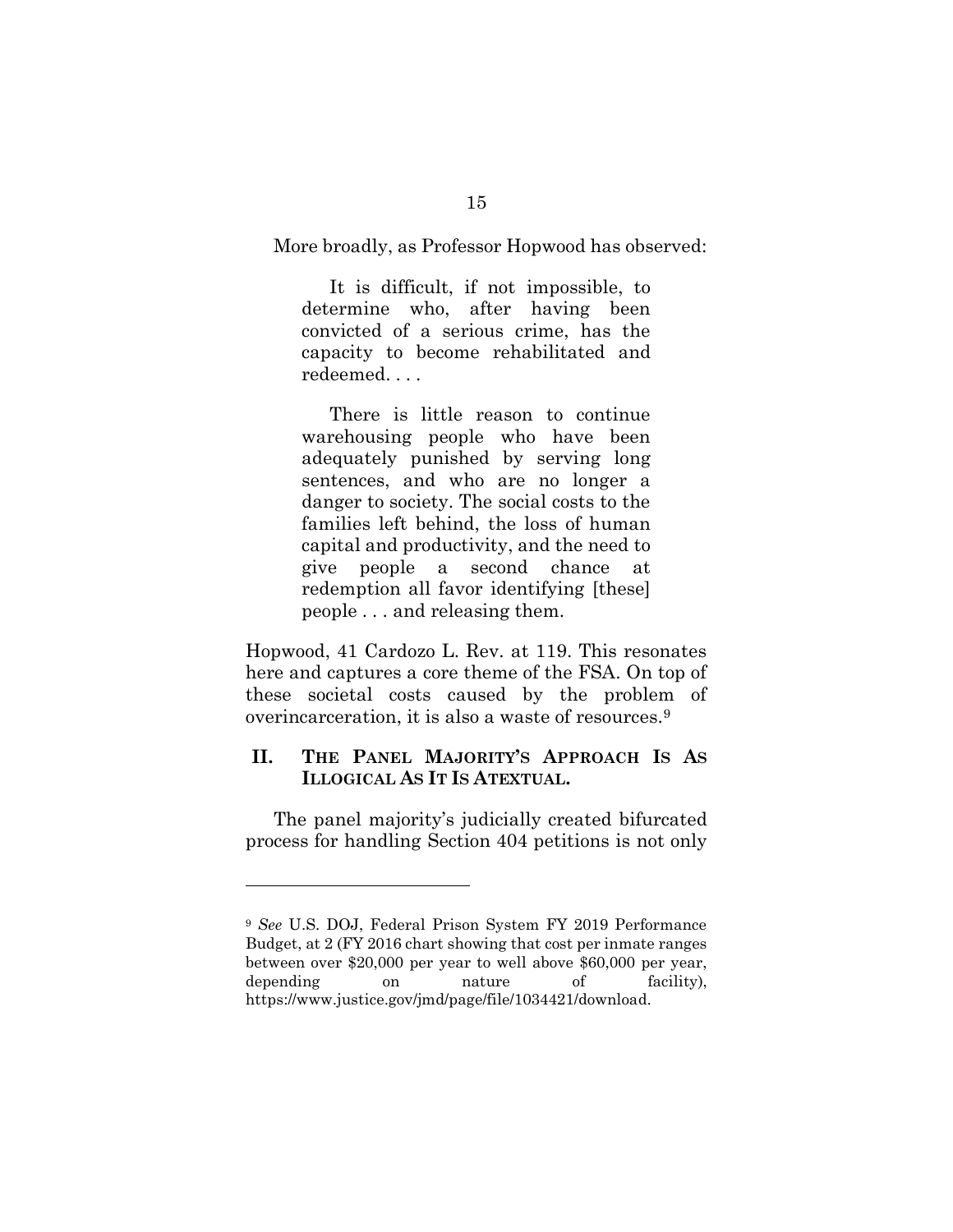wrong as a matter of statutory interpretation but contrary to common sense. The reason why is that the panel majority interprets Section 404(b) to "cabin[]" the "district court's discretion" with respect to the critical threshold inquiry of "whether resentencing of an eligible defendant is appropriate under the circumstances of the particular case." *See* Pet. App. 18a. According to the panel majority, a district court must essentially engage in a theoretical time-travel exercise and "place itself at the time of the original sentencing and keep the then-applicable legal landscape intact, save only for the changes specifically authorized by sections 2 and 3 of the Fair Sentencing Act." Pet. App. 18a. That is, a district court must put on blinders.

"[T]he upshot of the majority's approach, taken as a whole, is this: no post-sentencing developments other than the First Step Act's own mandate to give retroactive effect to the Fair Sentencing Act may inform the district court's decision as to whether to reduce the defendant's sentence." Pet. App. 33a (Barron, J., dissenting). This means that district courts *must*, as a categorical matter, turn a blind eye to "(1) post-sentencing statutory or Guidelines changes unrelated to the crack-powder disparity, (2) the overturning of the defendant's prior convictions that had been relied on to determine his criminal history category, or even (3) the defendant's admirable post-sentencing conduct," Pet. App. 33a– 34a (Barron, J., dissenting), in deciding *whether* to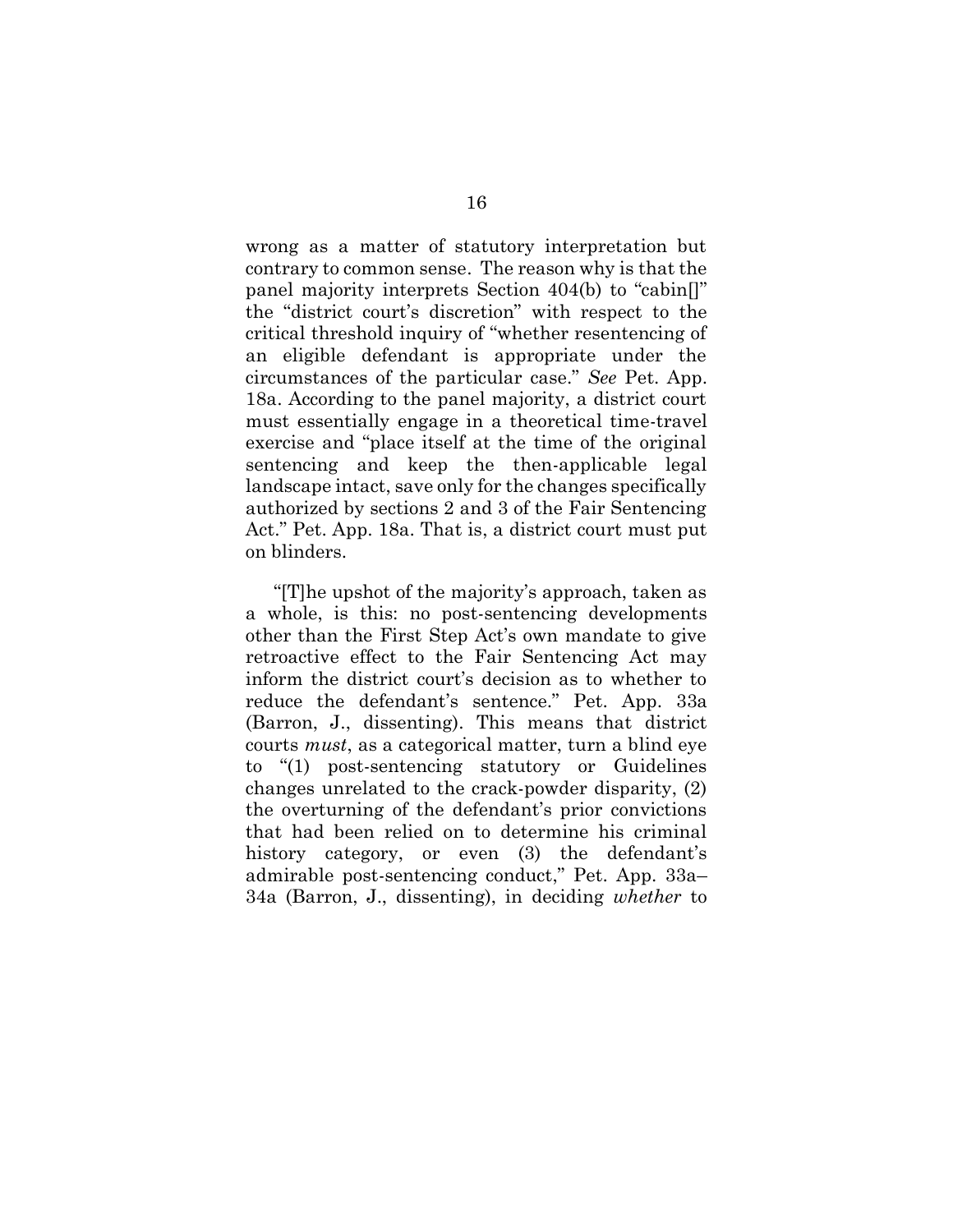exercise discretion to grant a sentence reduction.<sup>10</sup> *Cf. Smith*, 756 F.3d at 1180.

Yet, curiously, the panel majority concluded a district court "may choose to consider conduct that occurred between the date of the original sentencing and the date of resentencing," as well as "guideline changes, whether or not made retroactive by the Sentencing Commission, once it reaches the second step of the resentencing pavane"—"what the new sentence should be"—and even "in its discretion order the preparation of a new PSI report" including nonretroactive guidelines changes. Pet. App. 18a–20a.

That distinction makes no sense. Section 404(b) grants district courts discretion to, on motion, "impose a reduced sentence as if sections 2 and 3 of the Fair Sentencing Act of 2010 . . . were in effect at the time the covered offense was committed." FSA § 404(b). Whatever else Section 404(b)'s "as if" clause accomplishes, it does not limit the universe of information courts can, and should, consider in ruling on these requests at any point. *See also* Pet. App. 35a & n.6 (Barron, J., dissenting); *Maxwell*, 991 F.3d at 691. *Cf. Smith*, 756 F.3d at 1186 (providing example of statute in different sentencing context showing that

<sup>10</sup> "While in prison, Mr. Concepcion completed drug treatment and regularly attended AA meetings. The prison chaplain wrote a letter supporting Mr. Concepcion, noting that he is 'dedicated to personal spiritual growth,' 'leads his faith community by being a positive influence,' and 'encourages other individuals at the institution.'" Pet. Br. 45–46 (citing C.A. J.A. 110). He also has an "ongoing, supportive relationship with his teenage daughter, who has special needs." Pet. Br. 11 (citing C.A. J.A. 110).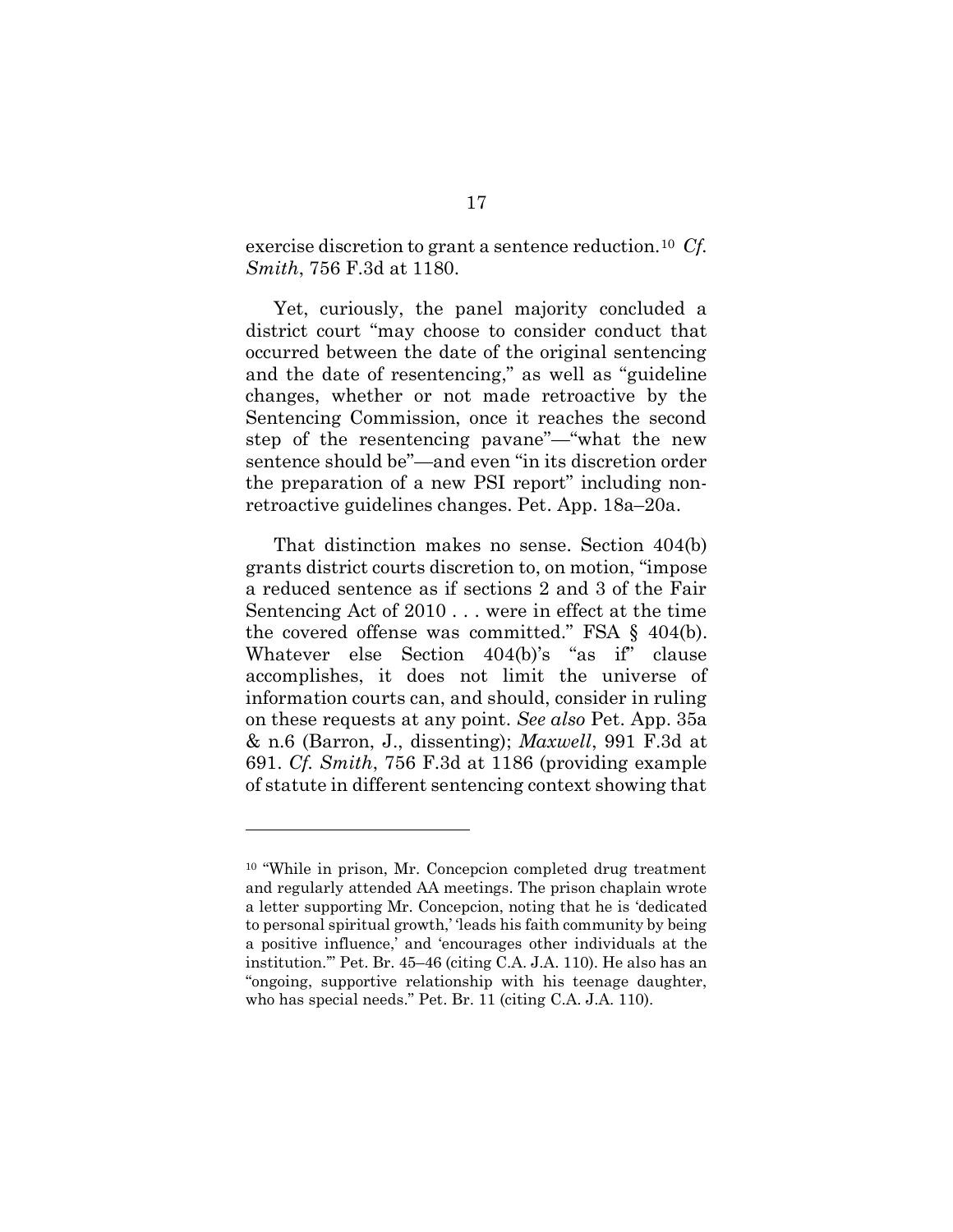"Congress knows exactly how to strip district courts of their traditional sentencing discretion when it wishes to do so").

And, as Judge Barron explained, the distinction drawn under the panel majority's approach is hardly without a difference:

> Given the deferential standard of review that we must apply, in many—maybe most—instances concerning § 404(b), the legal difference between my approach and the majority's will not matter, practically speaking. . . . Nonetheless, Concepcion's case does illustrate how this legal difference might very well matter in some instances. And, in cases involving *intervening factual developments, I would think the legal difference might be especially significant*.

Pet. App. 66a (Barron, J., dissenting) (emphasis added).

More broadly, as Judge Sutton has observed:

To say that the First Step Act does not require plenary resentencing hearings is not to say that it prohibits trial judges from considering intervening legal and factual developments in handling First Step Act requests. . . . And if a court may consider these [Section 3553(a)] factors in making that decision, why can't it account for future dangerousness and up-to-date notions about the risk of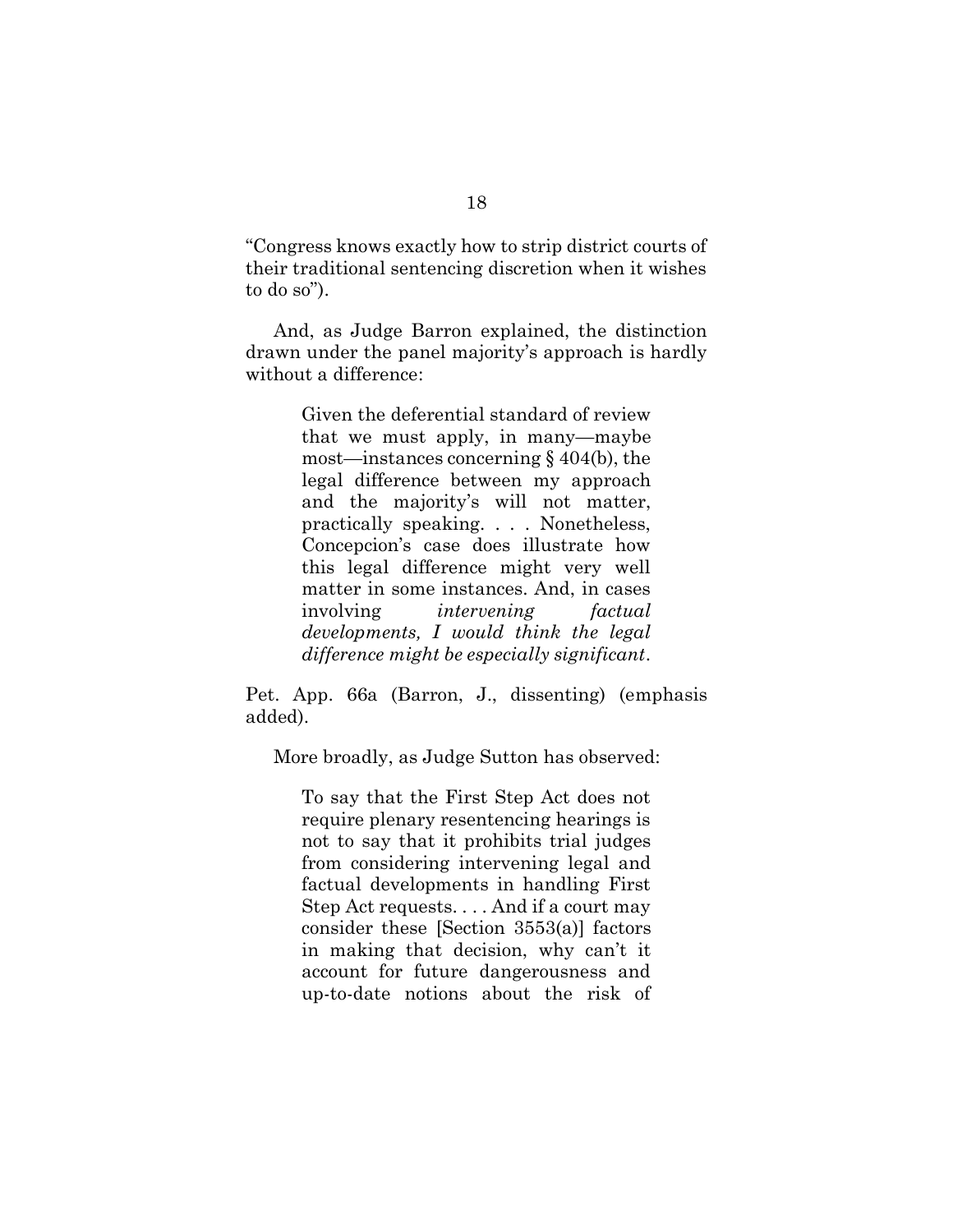recidivism of this defendant, including his career-offender status under the law *today*?

*Maxwell*, 991 F.3d at 691 (emphasis in original).<sup>11</sup> The upshot is the panel majority's bifurcated approach to handling Section 404(b) petitions is out of step with not only the statutory scheme but the practical realities of federal sentencing law.

## **III. THE RULE OF LENITY RESOLVES ANY LINGERING DOUBTS.**

To the extent the answer to the question presented by this case remains a mystery after a thorough statutory investigation and reasonable doubts persist, this Court should not "default to a presumption of severity but to the rule of lenity." *Smith*, 756 F.3d at 1191. *Cf.* Pet. App. 30a–31a (Barron, J., dissenting) (noting "§ 404(b) is more cryptic than clear" on questions of timing and expressing the view that "one could stare at the text of § 404(b) all day long looking for answers to those questions and not find them," suggesting that "only by placing that text in the context of the overall federal sentencing framework in

<sup>11</sup> The mere fact that someone was sentenced as a so-called "career offender"—particularly under the old Guidelines—does not necessarily suggest a high degree of culpability justifying a draconian prison sentence. *Cf. Terry,* 141 S. Ct. at 1866 (Sotomayor, J., concurring in part and concurring in the judgment) (Mr. "Terry was sentenced as a career offender because of two prior drug convictions committed when he was a teenager and for which he spent a total of only 120 days in jail. That enhancement caused Terry's Guidelines range to skyrocket [from about 3 or 4 years] to about 15 to 20 years.").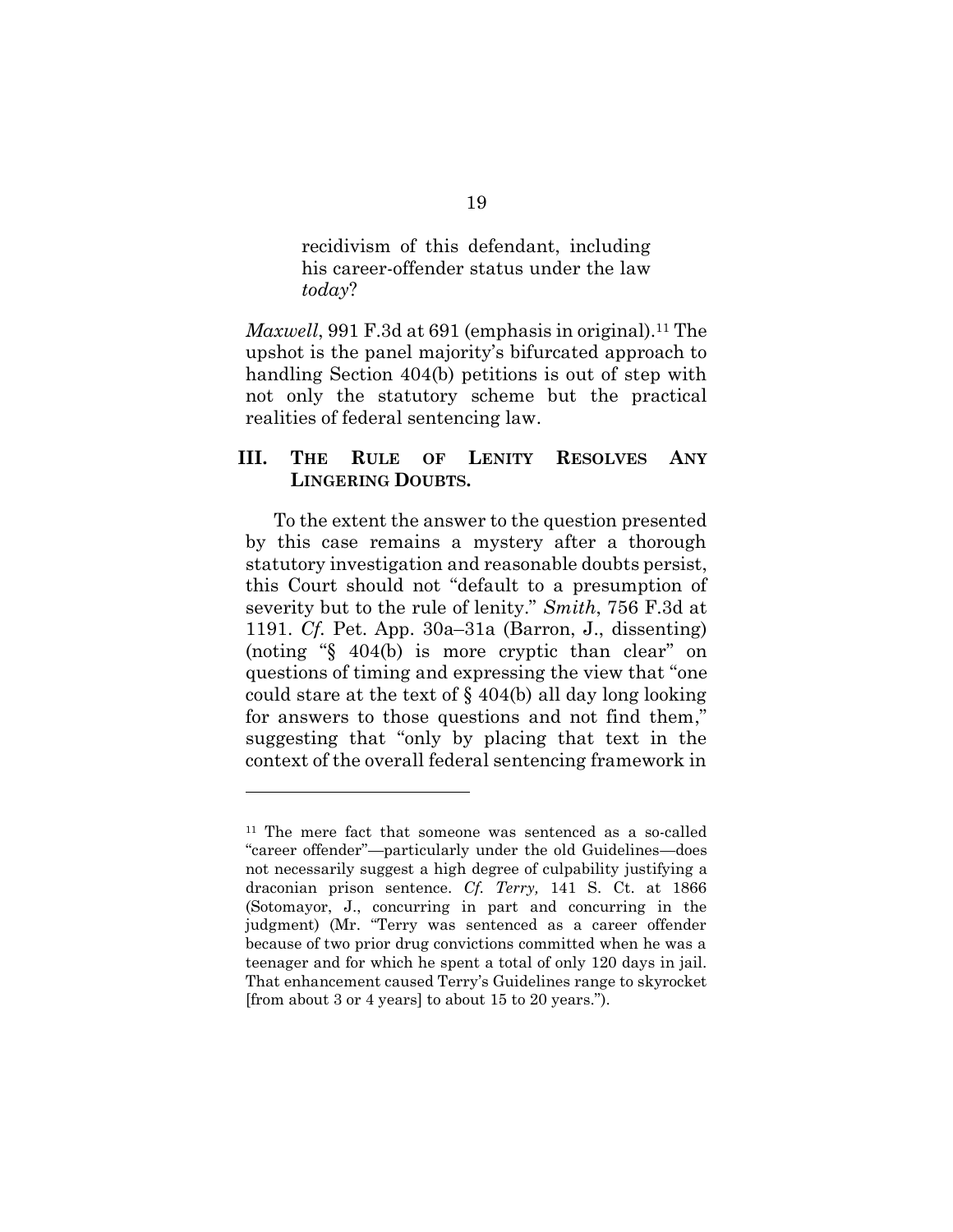which it is embedded that it is possible to discern answers to them").

"The maxim that penal statutes should be narrowly construed is one of the oldest canons of interpretation. . . . Schooled in the English tradition, American judges applied the principle of lenity from the start." Amy Coney Barrett, *Substantive Canons and Faithful Agency*, 90 B.U. L. Rev. 109, 128, 129 (2010). Indeed, "[t]hat rule is 'perhaps not much less old than' the task of statutory 'construction itself.'" *United States v. Davis*, 139 S. Ct. 2319, 2333 (2019) (quoting *United States v. Wiltberger*, 18 U.S. 76, 5 Wheat. 76, 95 (1820) (Marshall, C. J.)).

To be sure, "[t]he rule applies only when, after consulting traditional canons of statutory construction," the Court finds it is "left with an ambiguous statute."<sup>12</sup> *Shular v. United States*, 140 S. Ct. 779, 787 (2020) (internal quotation marks and citation omitted). *Cf.* Antonin Scalia & Bryan Garner,

<sup>12</sup> Oddly, shortly after the FSA was signed into law, the Sentencing Commission informally advised: "Courts will have to decide whether a resentencing under the Act is a plenary resentencing proceeding or a more limited resentencing." First Step Act, ESP Insider Express (U.S. Sentencing Comm'n, Washington, D.C.), Feb. 2019, at 10 [https://www.ussc.gov/sites/default/files/pdf/training/newsletters/](https://www.ussc.gov/sites/default/files/pdf/training/newsletters/2019-special_FIRST-STEP-Act.pdf) [2019-special\\_FIRST-STEP-Act.pdf.](https://www.ussc.gov/sites/default/files/pdf/training/newsletters/2019-special_FIRST-STEP-Act.pdf) If the Commission is correct, lenity ought to play a role in implementing this provision of the FSA. "In this situation, a judge applying a canon like lenity to implement unclear text is not deviating from her best understanding of Congress's instructions; the best understanding of Congress's instructions is that Congress left the problem to her." Barrett, 90 B.U. L. Rev. at 123.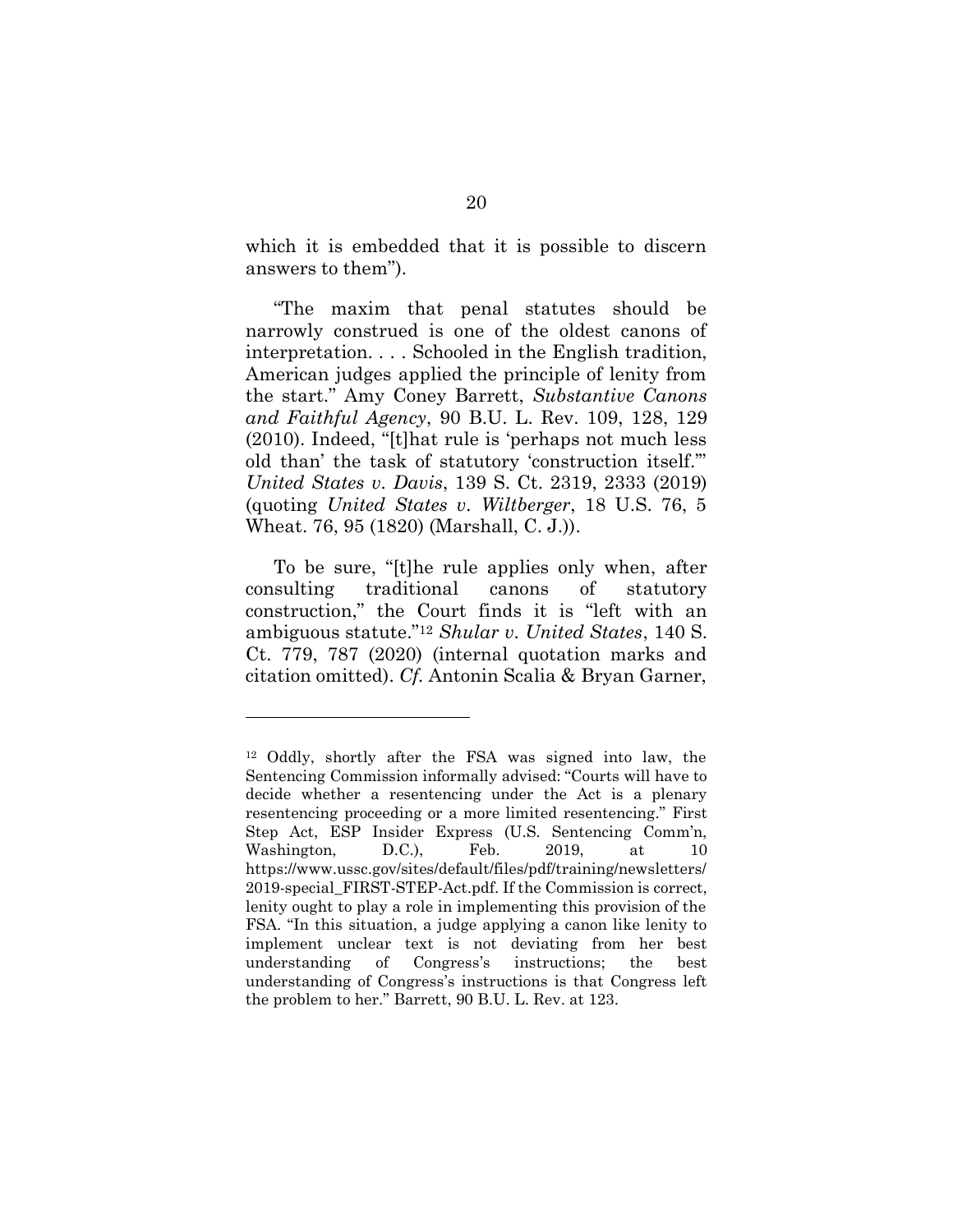Reading Law 299 (2012) ("The criterion we favor [for whether lenity applies] is this: whether, after all legitimate tools of interpretation have been applied, 'a reasonable doubt persists.'" (citing *Moskal v. United States*, 498 U.S. 103, 108 (1990) (per Marshall, J.)). But under the rule of lenity, "ambiguities about the breadth of a criminal statute should be resolved in the defendant's favor." *Davis*, 139 S. Ct. at 2333. That is, "any doubts at the end of a thorough statutory investigation must be resolved for the defendant, any tie must go to the citizen, not the state." *Smith*, 756 F.3d at 1191; *see also Yates v. United States,* 574 U.S. 528, 547 (2015).

"[T]his principle of statutory construction applies not only to interpretations of the substantive ambit of criminal prohibitions, but also to the penalties they impose." *Bifulco v. United States*, 447 U.S. 381, 387 (1980); *see, e.g., United States v. Granderson*, 511 U.S. 39, 56–57 (1994); *see Taylor v. United States*, 495 U.S. 575, 596 (1990) (suggesting "sentencing provisions[] are to be construed in favor of the accused"). The rule of lenity thus applies with full force to Section 404, to the extent it contains ambiguities unresolvable even after a full statutory investigation.<sup>13</sup>

<sup>13</sup> Numerous federal district courts have also found the rule of lenity applicable to the FSA. *See, e.g., United States v. Day,* No. 1:05-cr-460-AJT-1, 2020 U.S. Dist. LEXIS 133586, at \*19 n.20 (E.D. Va. July 23, 2020) (lenity principle would apply to the FSA); *United States v. McDonald*, No. 09-268, 2020 U.S. Dist. LEXIS 133592, at \*9 n.2 (W.D. Pa. July 28, 2020); *United States v.*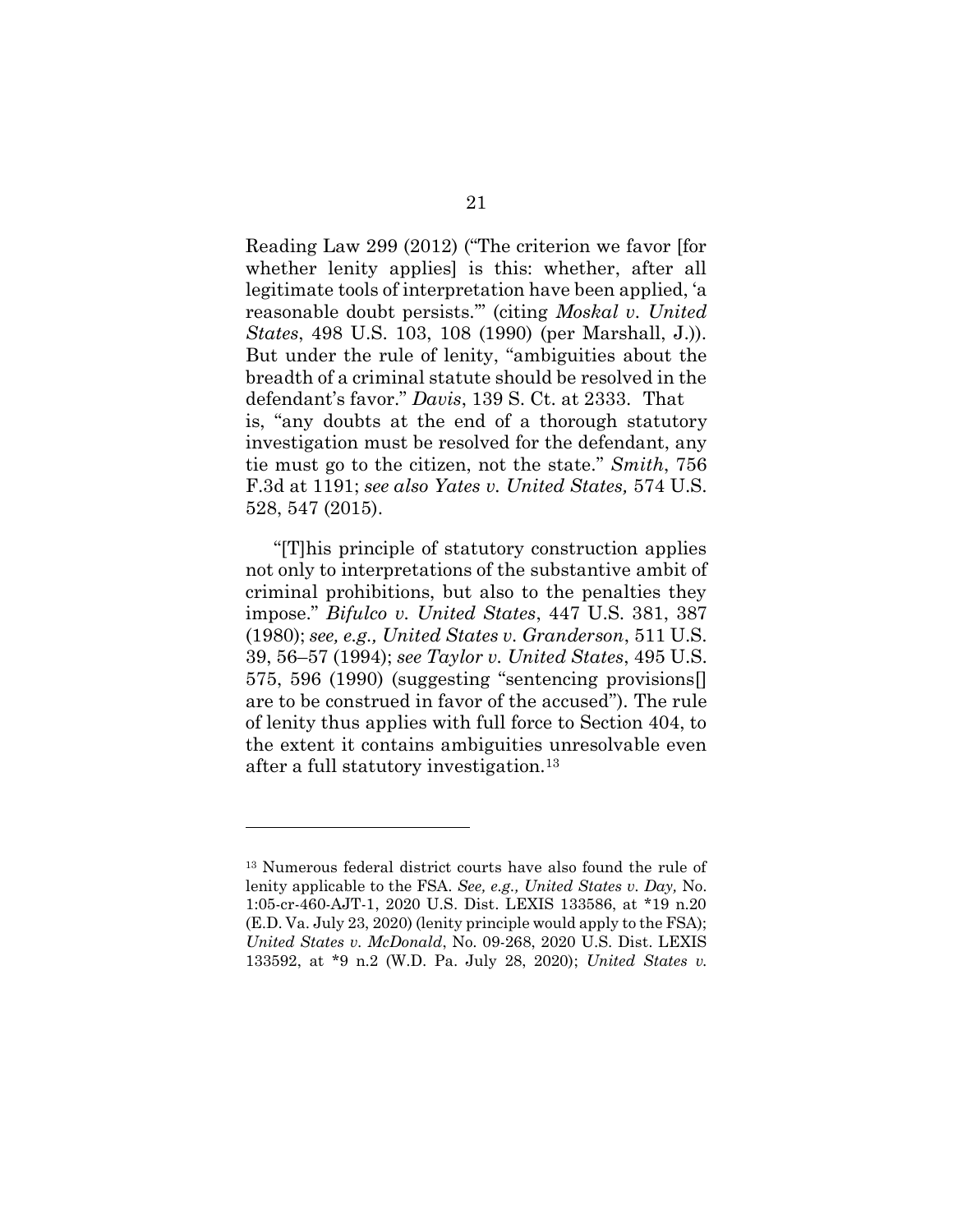"This policy of lenity means that the Court will not interpret a federal criminal statute so as to increase the penalty that it places on an individual when such an interpretation can be based on no more than a guess as to what Congress intended." *Ladner v. United States*, 358 U.S. 169, 178 (1958). Thus, "when there are two rational readings of a criminal statute, one harsher than the other, [courts] are to choose the harsher only when Congress has spoken in clear and definite language." *McNally v. United States*, 483 U.S. 350, 359–60 (1987).

As Justice Scalia explained: "This venerable rule not only vindicates the fundamental principle that no citizen should be . . . subjected to punishment that is not clearly prescribed. It also places the weight of inertia upon the party that can best induce Congress to speak more clearly and keeps courts from making criminal law in Congress's stead." *United States v. Santos*, 553 U.S. 507, 514 (2008).

To the extent this Court, after a thorough and searching statutory investigation, is unable to discern an answer to the question presented using traditional tools of statutory interpretation, this Court should resolve any reasonable doubts in favor of this venerable rule of lenity. And here, at the least, the

*Martin*, No. 03-CR-795 (ERK), 2019 U.S. Dist. LEXIS 103559, at \*5 (E.D.N.Y. June 20, 2019) ("Multiple district courts interpreting . . . [§ 404(a)] of the First Step Act have applied the rule of lenity."); *United States v. Holman*, No. 5:04-964, 2020 U.S. Dist. LEXIS 167604, at \*5-6 (D.S.C. Sep. 10, 2020).